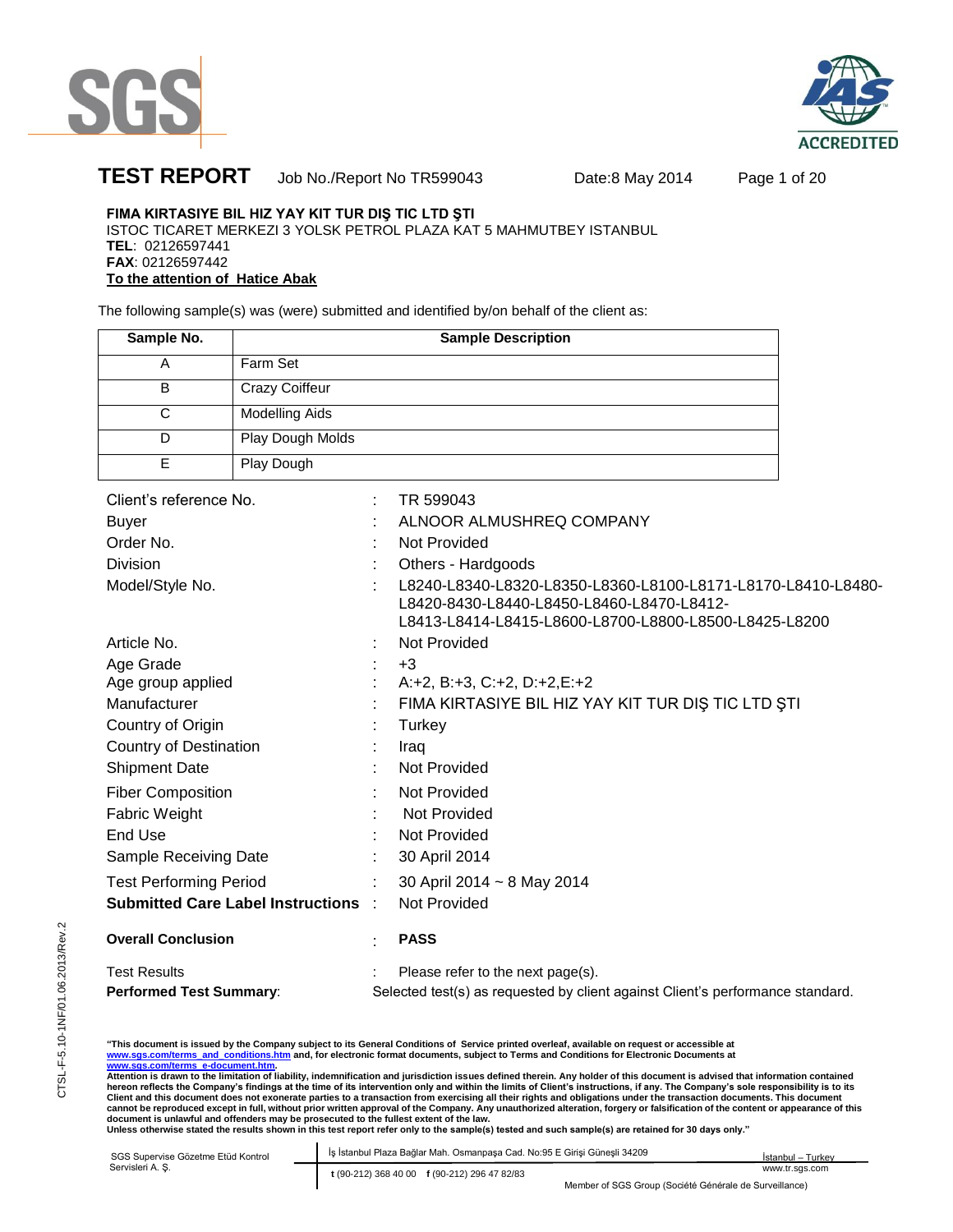



**TEST REPORT** Job No./Report No TR599043 Date:8 May 2014 Page 2 of 20

| <b>Test Parameters</b>                                    | <b>Result</b> |                |                |                |                |                |
|-----------------------------------------------------------|---------------|----------------|----------------|----------------|----------------|----------------|
| <b>Chemical tests</b>                                     | A1            | A <sub>2</sub> | A3             | A4             | A5             | A <sub>6</sub> |
| <b>Migration of Certain Elements</b>                      | М             | M              | М              | M              | M              | м              |
|                                                           |               |                |                |                |                |                |
| <b>Test Parameters</b>                                    |               |                |                | <b>Result</b>  |                |                |
| <b>Chemical tests</b>                                     | A7            | <b>B1</b>      | B <sub>2</sub> | <b>B3</b>      | <b>B4</b>      | <b>B5</b>      |
| <b>Migration of Certain Elements</b>                      | М             | м              | М              | М              | M              | м              |
|                                                           |               |                |                |                |                |                |
| <b>Test Parameters</b>                                    |               |                |                | <b>Result</b>  |                |                |
| <b>Chemical tests</b>                                     | <b>B6</b>     | <b>B7</b>      | B8             | E <sub>1</sub> | E <sub>2</sub> | E <sub>3</sub> |
| <b>Migration of Certain Elements</b>                      | М             | M              | м              | M              | М              | м              |
|                                                           |               |                |                |                |                |                |
| <b>Test Parameters</b>                                    |               |                |                | <b>Result</b>  |                |                |
| <b>Chemical tests</b>                                     | E4            |                |                | E5             |                | E6             |
| <b>Migration of Certain Elements</b>                      | M<br>M        |                | M              |                |                |                |
|                                                           |               |                |                |                |                |                |
| <b>Test Parameters</b>                                    |               |                |                | <b>Result</b>  |                |                |
| <b>Physical tests</b>                                     | A             | В              |                | С              | D              | E              |
| EN 71 Part 1:2011+A3:2014-Mechanical and Physical<br>Test | М             | M              |                | м              | M              | M              |

| Remarks        |                                                                                                           |  | $M =$ Meets client's requirement |
|----------------|-----------------------------------------------------------------------------------------------------------|--|----------------------------------|
|                |                                                                                                           |  | $F =$ Below client's requirement |
| = Inconclusive |                                                                                                           |  |                                  |
|                | $*$ = No specified requirement                                                                            |  |                                  |
| Notes:         | Conclusions on meet/fail are based on the test result from the actual sampling of the received sample(s). |  |                                  |
|                | Residual sample can be returned to client if requested.                                                   |  |                                  |

EN 71 Part 2:2011-Flammability of Toys Married Microsoft Microsoft Microsoft Microsoft Microsoft Microsoft Microsoft Microsoft Microsoft Microsoft Microsoft Microsoft Microsoft Microsoft Microsoft Microsoft Microsoft Micro

"This document is issued by the Company subject to its General Conditions of Service printed overleaf, available on request or accessible at<br><u>www.sqs.com/terms\_and\_conditions.htm</u> and, for electronic format documents, subj

hereon reflects the Company's findings at the time of its intervention only and within the limits of Client's instructions, if any. The Company's sole responsibility is to its<br>Client and this document does not exonerate pa

| SGS Supervise Gözetme Etüd Kontrol | İş İstanbul Plaza Bağlar Mah. Osmanpaşa Cad. No:95 E Girişi Güneşli 34209 | – Turkev<br>Istanbul – |
|------------------------------------|---------------------------------------------------------------------------|------------------------|
| Servisleri A. S.                   | t (90-212) 368 40 00 f (90-212) 296 47 82/83                              | www.tr.sas.com         |

Member of SGS Group (Société Générale de Surveillance)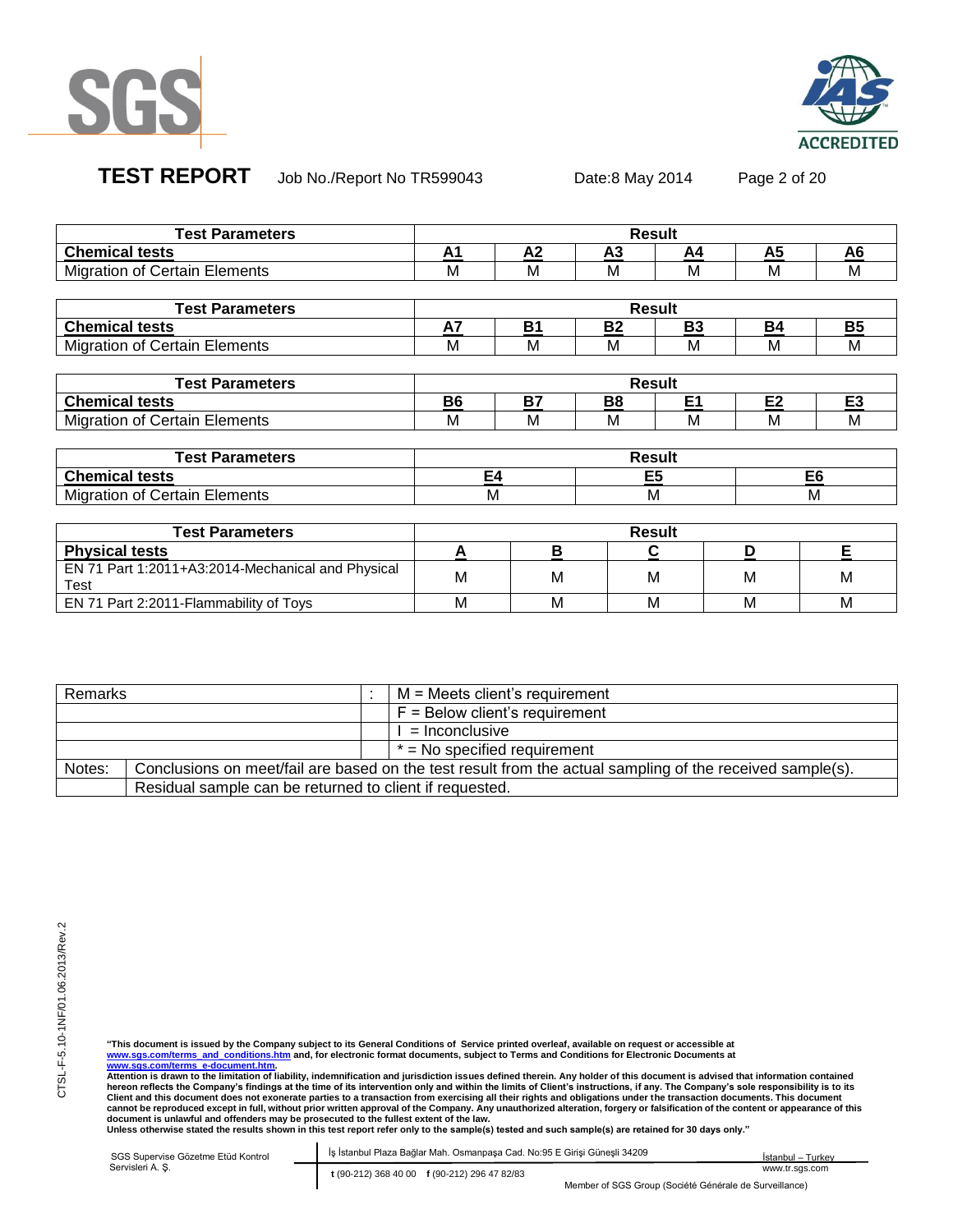



The test results relate to the tested items only.

**TEST REPORT** Job No./Report No TR599043 Date:8 May 2014 Page 3 of 20

Test reports without SGS seal and authorized signatures are invalid. Reported results do not include uncertainties. In this Test Report tests marked (1) are included in the IAS Accreditation Scope of this Laboratory. Opinions and interpretations expressed herein are outside the scope of IAS Accreditation. Issued in Istanbul Signed for and on behalf of SGS Supervise Gözetme Etüd Kontrol Servisleri A.Ş.Eylem Yaldızlı Fatih Cakır Customer Services Supervisor RSTS Manager ME ETÜD KON Cabel

CTSL-F-5.10-1NF/01.06.2013/Rev.2 CTSL-F-5.10-1NF/01.06.2013/Rev.2

"This document is issued by the Company subject to its General Conditions of Service printed overleaf, available on request or accessible at<br><u>www.sqs.com/terms and conditions.htm</u> and, for electronic format documents, s **www.sgs.com/terms\_e-document.htm.** 

**Attention is drawn to the limitation of liability, indemnification and jurisdiction issues defined therein. Any holder of this document is advised that information contained**  hereon reflects the Company's findings at the time of its intervention only and within the limits of Client's instructions, if any. The Company's sole responsibility is to its<br>Client and this document does not exonerate pa document is unlawful and offenders may be prosecuted to the fullest extent of the law.<br>Unless otherwise stated the results shown in this test report refer only to the sample(s) tested and such sample(s) are retained for 30

| SGS Supervise Gözetme Etüd Kontrol | s İstanbul Plaza Bağlar Mah, Osmanpasa Cad, No:95 E Girisi Günesli 34209 | İstanbul - Turkey                                      |
|------------------------------------|--------------------------------------------------------------------------|--------------------------------------------------------|
| Servisleri A. S.                   | t (90-212) 368 40 00 f (90-212) 296 47 82/83                             | www.tr.sas.com                                         |
|                                    |                                                                          | Member of SGS Group (Société Générale de Surveillance) |

Member of SGS Group (Société Générale de Surveillance)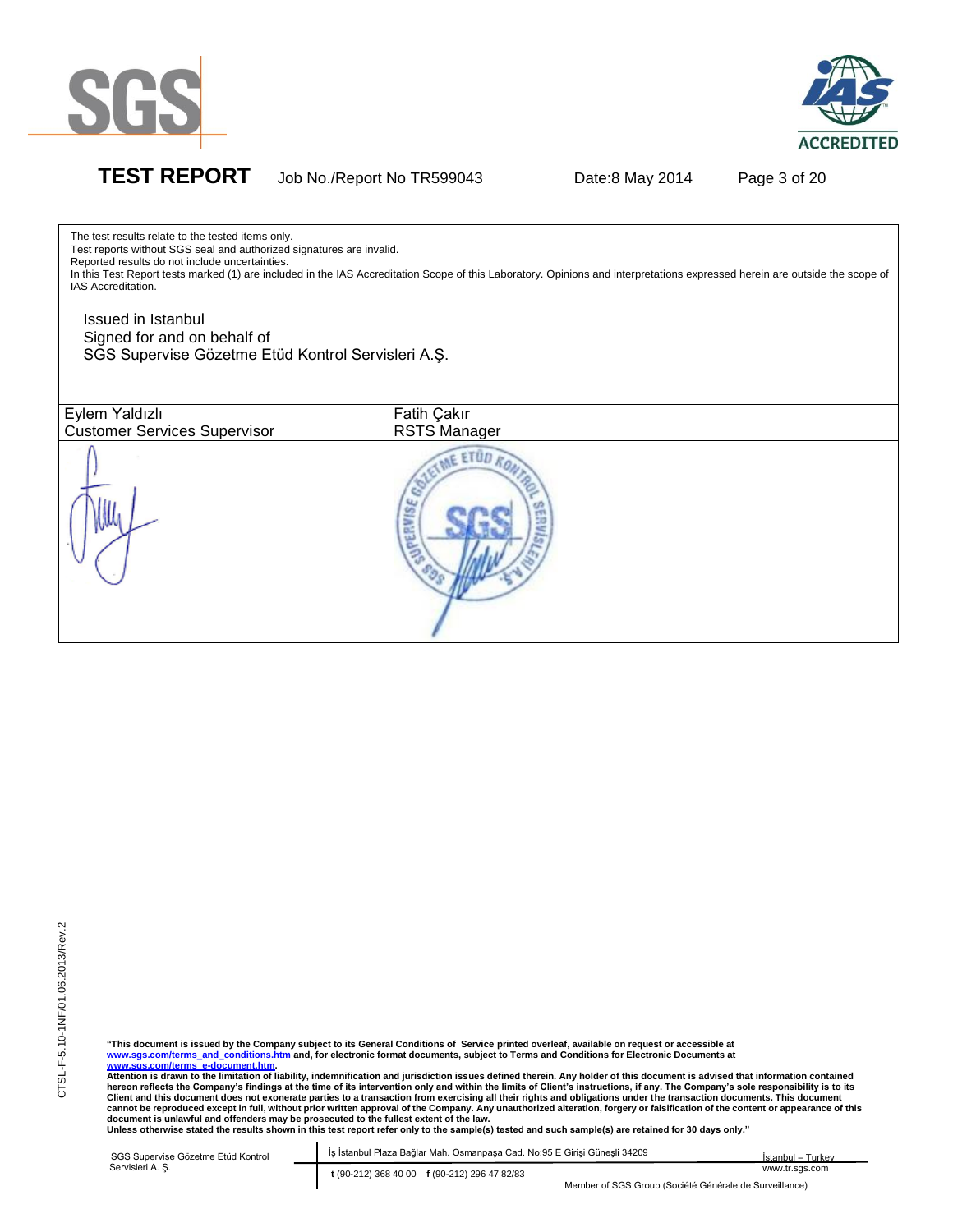

**ACCREDITED** 

**TEST REPORT** Job No./Report No TR599043 Date:8 May 2014 Page 4 of 20

# **Component List / List of Materials for Chemical Test**

| Sample No.            | <b>Sample Description</b> | <b>Material No.</b> | <b>Component</b>   | <b>Material</b> | Colour       |
|-----------------------|---------------------------|---------------------|--------------------|-----------------|--------------|
| A                     | Farm Set                  | A1                  | Plastic part       | Plastic         | Green        |
| A                     | Farm Set                  | A2                  | Plastic part       | Plastic         | Yellow       |
| A                     | Farm Set                  | A <sub>3</sub>      | Plastic part       | Plastic         | <b>Blue</b>  |
| Α                     | Farm Set                  | A4                  | Plastic part       | Plastic         | White        |
| A                     | Farm Set                  | A <sub>5</sub>      | Plastic cover part | Plastic         | <b>Brown</b> |
| A                     | Farm Set                  | A <sub>6</sub>      | Plastic cover part | Plastic         | Green        |
| A                     | Farm Set                  | A7                  | Plastic cover part | Plastic         | Yellow       |
| В                     | <b>Crazy Coiffeur</b>     | <b>B1</b>           | Plastic cover part | Plastic         | Green        |
| B                     | <b>Crazy Coiffeur</b>     | <b>B2</b>           | Plastic part       | Plastic         | <b>Blue</b>  |
| B                     | <b>Crazy Coiffeur</b>     | B <sub>3</sub>      | Plastic cover part | Plastic         | Red          |
| B                     | <b>Crazy Coiffeur</b>     | B4                  | Plastic cover part | Plastic         | Yellow       |
| B                     | <b>Crazy Coiffeur</b>     | B <sub>5</sub>      | Plastic part       | Plastic         | Yellow       |
| B                     | <b>Crazy Coiffeur</b>     | B <sub>6</sub>      | Plastic part       | Plastic         | Navy         |
| B                     | <b>Crazy Coiffeur</b>     | B7                  | Plastic part       | Plastic         | Red          |
| B                     | <b>Crazy Coiffeur</b>     | B <sub>8</sub>      | Plastic part       | Plastic         | Cream        |
| C                     | Modelling Aids            | C <sub>1</sub>      | Plastic part       | Plastic         | Purple       |
| $\overline{\text{c}}$ | <b>Modelling Aids</b>     | C <sub>2</sub>      | Plastic part       | Plastic         | Yellow       |
| $\mathsf{C}$          | <b>Modelling Aids</b>     | C <sub>3</sub>      | Plastic part       | Plastic         | Red          |
| $\mathbf C$           | <b>Modelling Aids</b>     | C <sub>4</sub>      | Plastic part       | Plastic         | <b>Blue</b>  |
| D                     | Play Dough Molds          | D <sub>1</sub>      | Plastic part       | Plastic         | Green        |
| D                     | Play Dough Molds          | D <sub>2</sub>      | Plastic part       | Plastic         | Yellow       |
| $\overline{D}$        | Play Dough Molds          | D <sub>3</sub>      | Plastic part       | Plastic         | Red          |
| D                     | Play Dough Molds          | D <sub>4</sub>      | Plastic part       | Plastic         | <b>Blue</b>  |
| D                     | Play Dough Molds          | D <sub>5</sub>      | Plastic part       | Plastic         | Pink         |
| E                     | Play Dough                | E1                  | Play dough         | Play dough      | White        |
| E                     | Play Dough                | E2                  | Play dough         | Play dough      | <b>Brown</b> |
| E                     | Play Dough                | E <sub>3</sub>      | Play dough         | Play dough      | Yellow       |
| E                     | Play Dough                | E <sub>4</sub>      | Play dough         | Play dough      | Green        |
| E                     | Play Dough                | E <sub>5</sub>      | Play dough         | Play dough      | <b>Blue</b>  |
| E                     | Play Dough                | E <sub>6</sub>      | Play dough         | Play dough      | Red          |

"This document is issued by the Company subject to its General Conditions of Service printed overleaf, available on request or accessible at<br><u>www.sqs.com/terms\_and\_conditions.htm</u> and, for electronic format documents, subj

hereon reflects the Company's findings at the time of its intervention only and within the limits of Client's instructions, if any. The Company's sole responsibility is to its<br>Client and this document does not exonerate pa

SGS Supervise Gözetme Etüd Kontrol Abide-I İş İstanbul Plaza Bağlar Mah. Osmanpaşa Cad. No:95 E Girişi Güneşli 34209 Servisleri A. Ş. **t** (90-212) 368 40 00 **f** (90-212) 296 47 82/83 İstanbul – Turkey www.tr.sgs.com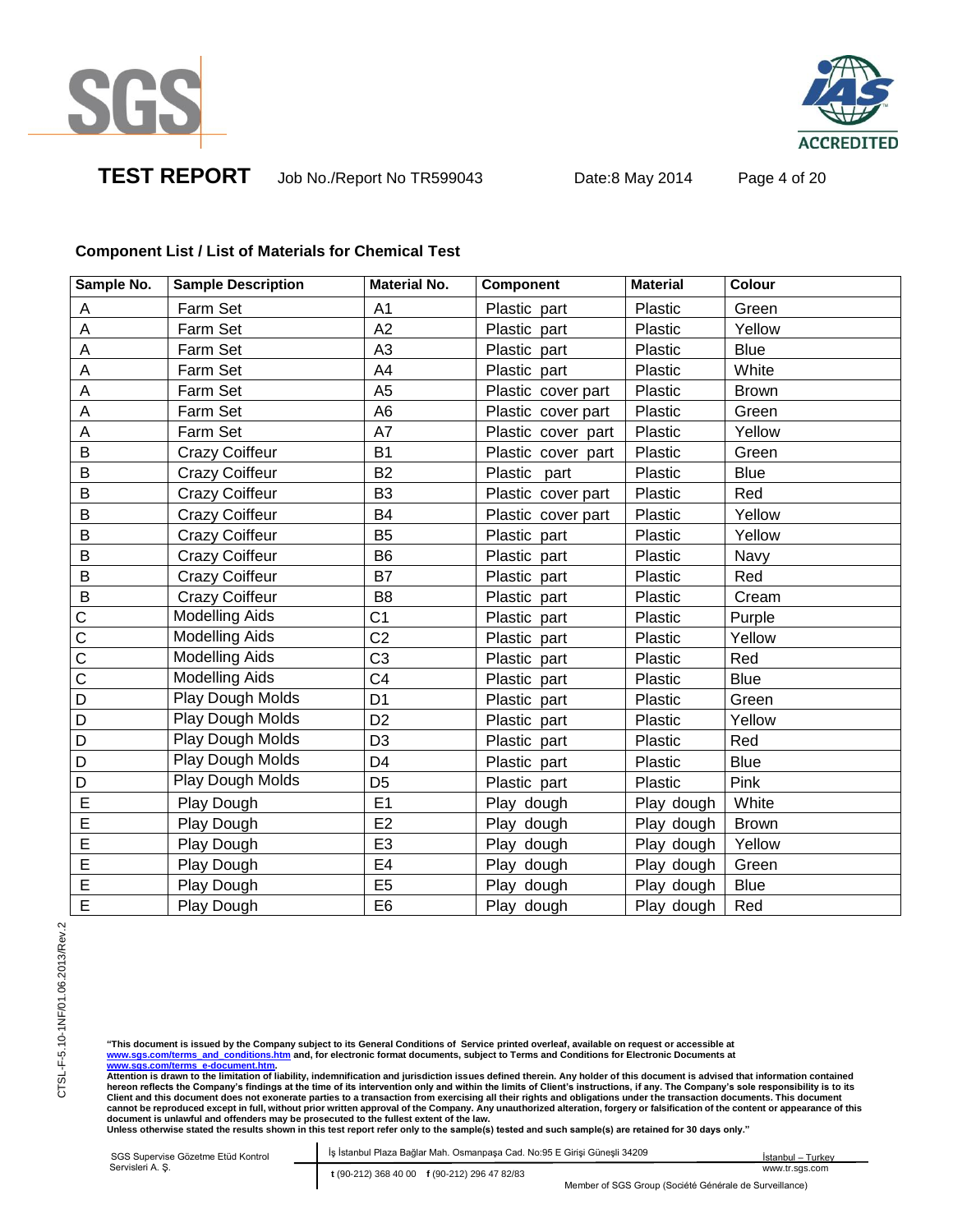

# **ACCREDITED**

**TEST REPORT** Job No./Report No TR599043 Date:8 May 2014 Page 5 of 20

| <b>Migration of Certain Elements<sup>1</sup></b> |                                                                                                               |                  |            |           |                  |                  |
|--------------------------------------------------|---------------------------------------------------------------------------------------------------------------|------------------|------------|-----------|------------------|------------------|
| Test Method:                                     | With reference to EN 71-3:1994 + A1:2000 + AC:2002 (withdrawn)- Analysed by ICP-OES                           |                  |            |           |                  |                  |
| <b>Component</b>                                 | A1                                                                                                            | $\underline{A2}$ | <u>A3</u>  | <u>A4</u> | $\underline{A5}$ | $\underline{A6}$ |
| Antimony (Sb)                                    | n.d.                                                                                                          | n.d.             | n.d.       | n.d.      | n.d.             | n.d.             |
| Arsenic (As)                                     | n.d.                                                                                                          | n.d.             | n.d.       | n.d.      | n.d.             | n.d.             |
| Cadmium (Cd)                                     | n.d.                                                                                                          | n.d.             | n.d.       | n.d.      | n.d.             | n.d.             |
| Chromium (Cr)                                    | n.d.                                                                                                          | n.d.             | n.d.       | n.d.      | n.d.             | n.d.             |
| Lead (Pb)                                        | n.d.                                                                                                          | n.d.             | n.d.       | n.d.      | n.d.             | n.d.             |
| Mercury (Hg)                                     | n.d.                                                                                                          | n.d.             | n.d.       | n.d.      | n.d.             | n.d.             |
| Barium (Ba)                                      | n.d.                                                                                                          | n.d.             | n.d.       | n.d.      | n.d.             | n.d.             |
| Selenium (Se)                                    | n.d.                                                                                                          | n.d.             | n.d.       | n.d.      | n.d.             | n.d.             |
| <b>Conclusion</b>                                | Pass                                                                                                          | Pass             | Pass       | Pass      | Pass             | Pass             |
| $Note(s)$ :                                      |                                                                                                               |                  |            |           |                  |                  |
|                                                  |                                                                                                               |                  |            |           |                  |                  |
| $n.d. =$                                         | not detected                                                                                                  |                  |            |           |                  |                  |
| Detection Limit =                                | Sb: 5 mg/kg, As: 2,5 mg/kg, Ba: 10 mg/kg, Cd: 5 mg/kg, Cr: 5 mg/kg, Pb: 5 mg/kg, Hg: 5 mg/kg, Se:<br>10 mg/kg |                  |            |           |                  |                  |
| Requirement by the client=                       | Antimony (Sb)                                                                                                 | 60 mg/kg         |            |           |                  |                  |
|                                                  | Arsenic (As)                                                                                                  | 25 mg/kg         |            |           |                  |                  |
|                                                  | Barium(Ba)                                                                                                    |                  | 1000 mg/kg |           |                  |                  |
|                                                  | Cadmium (Cd)                                                                                                  | 75 mg/kg         |            |           |                  |                  |
|                                                  | Chromium(Cr)                                                                                                  | 60 mg/kg         |            |           |                  |                  |
|                                                  | Lead(Pb)                                                                                                      | 90 mg/kg         |            |           |                  |                  |

"This document is issued by the Company subject to its General Conditions of Service printed overleaf, available on request or accessible at<br><u>www.sqs.com/terms\_and\_conditions.htm</u> and, for electronic format documents, subj

Mercury (Hg) 60 mg/kg Selenium (Se) 500 mg/kg

| SGS Supervise Gözetme Etüd Kontrol | Iş İstanbul Plaza Bağlar Mah. Osmanpaşa Cad. No:95 E Girişi Günesli 34209 | İstanbul - Turkev |
|------------------------------------|---------------------------------------------------------------------------|-------------------|
| Servisleri A. S.                   | t (90-212) 368 40 00 f (90-212) 296 47 82/83                              | www.tr.sas.com    |
|                                    | Member of SGS Group (Société Générale de Surveillance)                    |                   |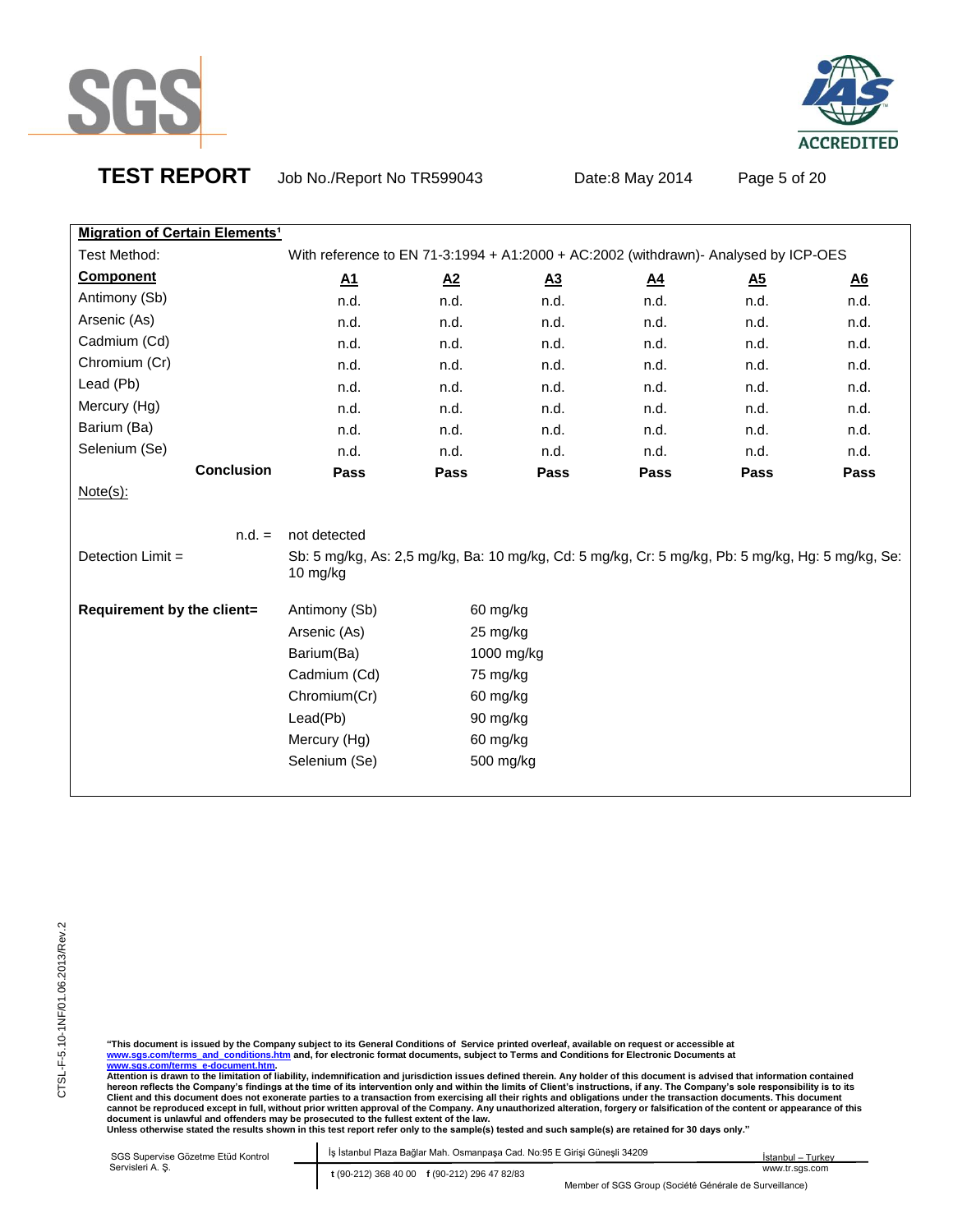



**TEST REPORT** Job No./Report No TR599043 Date:8 May 2014 Page 6 of 20

| <b>Migration of Certain Elements<sup>1</sup></b> |                                                                                                               |           |            |           |                |           |  |
|--------------------------------------------------|---------------------------------------------------------------------------------------------------------------|-----------|------------|-----------|----------------|-----------|--|
| Test Method:                                     | With reference to EN 71-3:1994 + A1:2000 + AC:2002 (withdrawn)- Analysed by ICP-OES                           |           |            |           |                |           |  |
| <b>Component</b>                                 | $A\overline{Z}$                                                                                               | <u>B1</u> | <u>B2</u>  | <u>B3</u> | B <sub>4</sub> | <u>B5</u> |  |
| Antimony (Sb)                                    | n.d.                                                                                                          | n.d.      | n.d.       | n.d.      | n.d.           | n.d.      |  |
| Arsenic (As)                                     | n.d.                                                                                                          | n.d.      | n.d.       | n.d.      | n.d.           | n.d.      |  |
| Cadmium (Cd)                                     | n.d.                                                                                                          | n.d.      | n.d.       | n.d.      | n.d.           | n.d.      |  |
| Chromium (Cr)                                    | n.d.                                                                                                          | n.d.      | n.d.       | n.d.      | n.d.           | n.d.      |  |
| Lead (Pb)                                        | n.d.                                                                                                          | n.d.      | n.d.       | n.d.      | n.d.           | n.d.      |  |
| Mercury (Hg)                                     | n.d.                                                                                                          | n.d.      | n.d.       | n.d.      | n.d.           | n.d.      |  |
| Barium (Ba)                                      | n.d.                                                                                                          | n.d.      | n.d.       | n.d.      | n.d.           | n.d.      |  |
| Selenium (Se)                                    | n.d.                                                                                                          | n.d.      | n.d.       | n.d.      | n.d.           | n.d.      |  |
| <b>Conclusion</b>                                | Pass                                                                                                          | Pass      | Pass       | Pass      | Pass           | Pass      |  |
| $Note(s)$ :                                      |                                                                                                               |           |            |           |                |           |  |
|                                                  |                                                                                                               |           |            |           |                |           |  |
| $n.d. =$                                         | not detected                                                                                                  |           |            |           |                |           |  |
| Detection Limit =                                | Sb: 5 mg/kg, As: 2,5 mg/kg, Ba: 10 mg/kg, Cd: 5 mg/kg, Cr: 5 mg/kg, Pb: 5 mg/kg, Hg: 5 mg/kg, Se:<br>10 mg/kg |           |            |           |                |           |  |
| Requirement by the client=                       | Antimony (Sb)                                                                                                 | 60 mg/kg  |            |           |                |           |  |
|                                                  | Arsenic (As)                                                                                                  | 25 mg/kg  |            |           |                |           |  |
|                                                  | Barium(Ba)                                                                                                    |           | 1000 mg/kg |           |                |           |  |
|                                                  | Cadmium (Cd)                                                                                                  | 75 mg/kg  |            |           |                |           |  |
|                                                  | Chromium(Cr)                                                                                                  | 60 mg/kg  |            |           |                |           |  |
|                                                  | Lead(Pb)                                                                                                      | 90 mg/kg  |            |           |                |           |  |
|                                                  | Mercury (Hg)                                                                                                  | 60 mg/kg  |            |           |                |           |  |
|                                                  | Selenium (Se)                                                                                                 |           | 500 mg/kg  |           |                |           |  |

"This document is issued by the Company subject to its General Conditions of Service printed overleaf, available on request or accessible at<br><u>www.sqs.com/terms\_and\_conditions.htm</u> and, for electronic format documents, subj

| SGS Supervise Gözetme Etüd Kontrol | İş İstanbul Plaza Bağlar Mah. Osmanpaşa Cad. No:95 E Girişi Güneşli 34209 | İstanbul - Turkey |
|------------------------------------|---------------------------------------------------------------------------|-------------------|
| Servisleri A. S.                   | t (90-212) 368 40 00 f (90-212) 296 47 82/83                              | www.tr.sgs.com    |
|                                    | Member of SGS Group (Société Générale de Surveillance)                    |                   |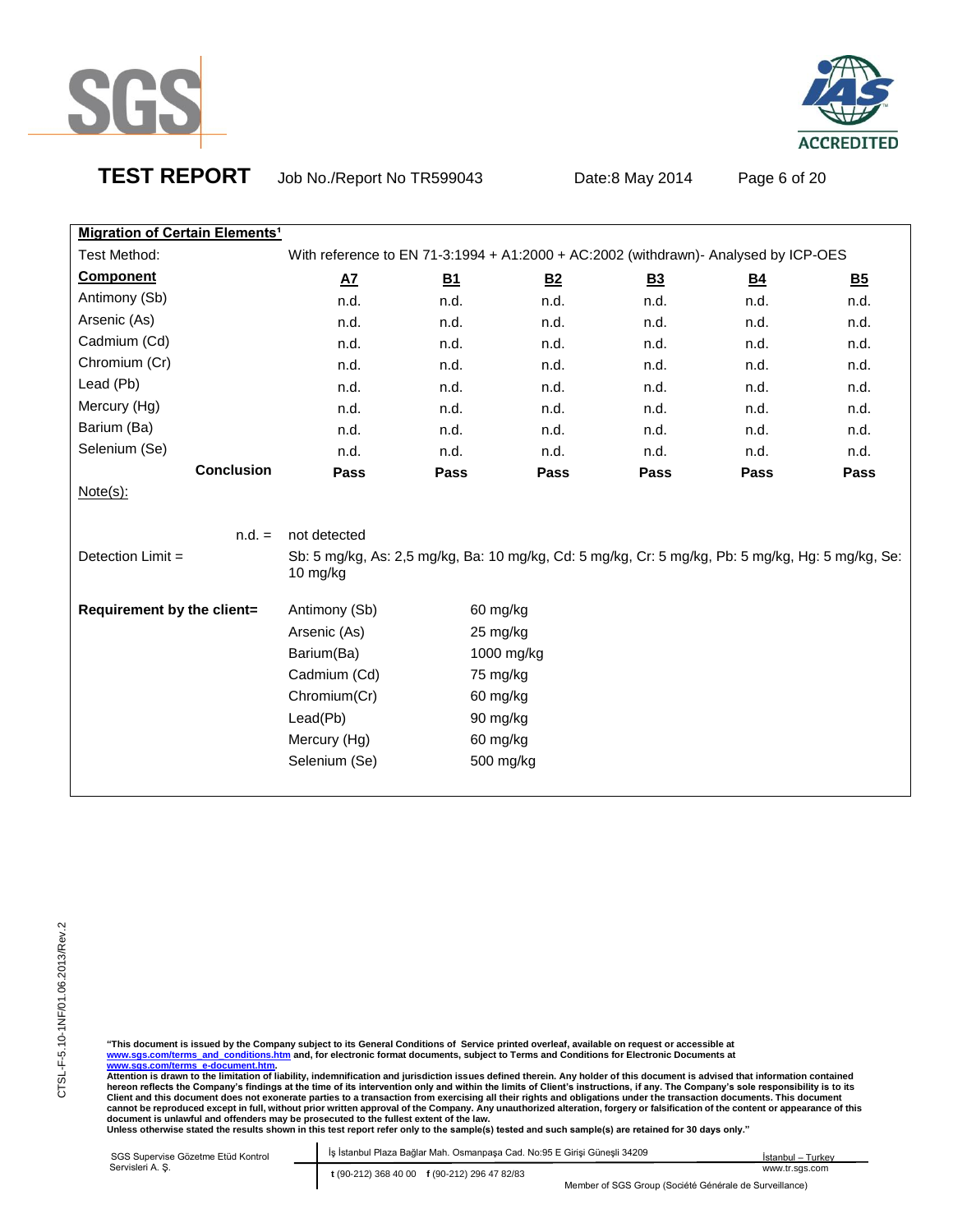



**TEST REPORT** Job No./Report No TR599043 Date:8 May 2014 Page 7 of 20

| <b>Migration of Certain Elements<sup>1</sup></b>                                                              |           |            |          |      |                                                                                     |
|---------------------------------------------------------------------------------------------------------------|-----------|------------|----------|------|-------------------------------------------------------------------------------------|
|                                                                                                               |           |            |          |      |                                                                                     |
| <u>B6</u>                                                                                                     | <u>B7</u> | <u>B8</u>  | <u>티</u> | E2   | <u>E3</u>                                                                           |
| n.d.                                                                                                          | n.d.      | n.d.       | n.d.     | n.d. | n.d.                                                                                |
| n.d.                                                                                                          | n.d.      | n.d.       | n.d.     | n.d. | n.d.                                                                                |
| n.d.                                                                                                          | n.d.      | n.d.       | n.d.     | n.d. | n.d.                                                                                |
| n.d.                                                                                                          | n.d.      | n.d.       | n.d.     | n.d. | n.d.                                                                                |
| n.d.                                                                                                          | n.d.      | n.d.       | n.d.     | n.d. | n.d.                                                                                |
| n.d.                                                                                                          | n.d.      | n.d.       | n.d.     | n.d. | n.d.                                                                                |
| n.d.                                                                                                          | n.d.      | n.d.       | n.d.     | n.d. | n.d.                                                                                |
| n.d.                                                                                                          | n.d.      | n.d.       | n.d.     | n.d. | n.d.                                                                                |
|                                                                                                               |           |            |          |      |                                                                                     |
| Pass                                                                                                          | Pass      | Pass       | Pass     | Pass | Pass                                                                                |
|                                                                                                               |           |            |          |      |                                                                                     |
|                                                                                                               |           |            |          |      |                                                                                     |
| not detected                                                                                                  |           |            |          |      |                                                                                     |
| Sb: 5 mg/kg, As: 2,5 mg/kg, Ba: 10 mg/kg, Cd: 5 mg/kg, Cr: 5 mg/kg, Pb: 5 mg/kg, Hg: 5 mg/kg, Se:<br>10 mg/kg |           |            |          |      |                                                                                     |
| Antimony (Sb)                                                                                                 | 60 mg/kg  |            |          |      |                                                                                     |
| Arsenic (As)                                                                                                  | 25 mg/kg  |            |          |      |                                                                                     |
| Barium(Ba)                                                                                                    |           | 1000 mg/kg |          |      |                                                                                     |
| Cadmium (Cd)                                                                                                  | 75 mg/kg  |            |          |      |                                                                                     |
| Chromium(Cr)                                                                                                  | 60 mg/kg  |            |          |      |                                                                                     |
| Lead(Pb)                                                                                                      | 90 mg/kg  |            |          |      |                                                                                     |
|                                                                                                               |           |            |          |      | With reference to EN 71-3:1994 + A1:2000 + AC:2002 (withdrawn)- Analysed by ICP-OES |

"This document is issued by the Company subject to its General Conditions of Service printed overleaf, available on request or accessible at<br><u>www.sqs.com/terms\_and\_conditions.htm</u> and, for electronic format documents, subj

Selenium (Se) 500 mg/kg

| SGS Supervise Gözetme Etüd Kontrol | Is İstanbul Plaza Bağlar Mah. Osmanpaşa Cad. No:95 E Girişi Güneşli 34209 | İstanbul - Turkey |
|------------------------------------|---------------------------------------------------------------------------|-------------------|
| Servisleri A. S.                   | t (90-212) 368 40 00 f (90-212) 296 47 82/83                              | www.tr.sas.com    |
|                                    | Member of SGS Group (Société Générale de Surveillance)                    |                   |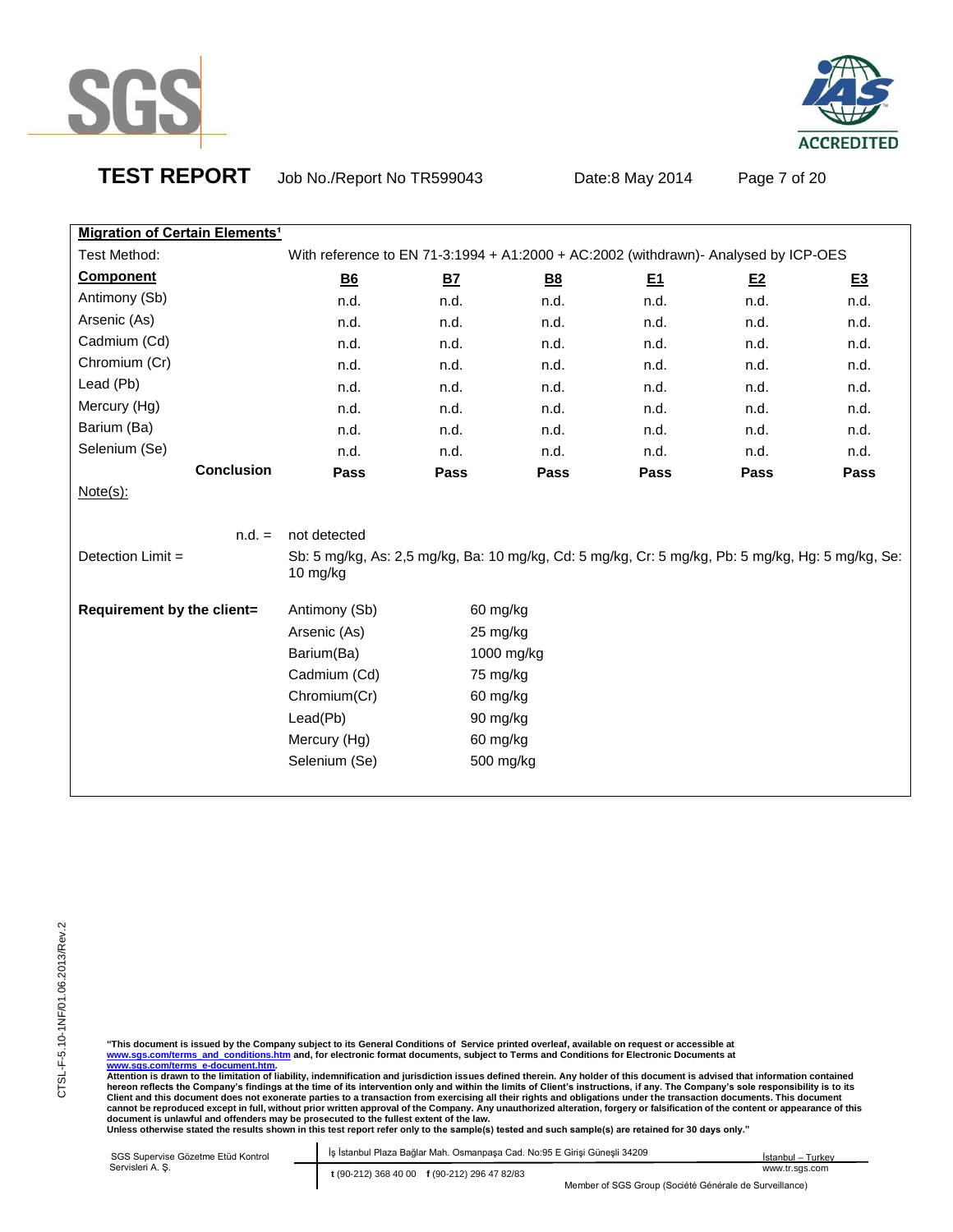



**TEST REPORT** Job No./Report No TR599043 Date:8 May 2014 Page 8 of 20

| <b>Migration of Certain Elements<sup>1</sup></b> |               |                                                                                                   |           |
|--------------------------------------------------|---------------|---------------------------------------------------------------------------------------------------|-----------|
| Test Method:                                     |               | With reference to EN 71-3:1994 + A1:2000 + AC:2002 (withdrawn)- Analysed by ICP-OES               |           |
| <b>Component</b>                                 | E4            | <u>E5</u>                                                                                         | <u>E6</u> |
| Antimony (Sb)                                    | n.d.          | n.d.                                                                                              | n.d.      |
| Arsenic (As)                                     | n.d.          | n.d.                                                                                              | n.d.      |
| Cadmium (Cd)                                     | n.d.          | n.d.                                                                                              | n.d.      |
| Chromium (Cr)                                    | n.d.          | n.d.                                                                                              | n.d.      |
| Lead (Pb)                                        | n.d.          | n.d.                                                                                              | n.d.      |
| Mercury (Hg)                                     | n.d.          | n.d.                                                                                              | n.d.      |
| Barium (Ba)                                      | n.d.          | n.d.                                                                                              | n.d.      |
| Selenium (Se)                                    | n.d.          | n.d.                                                                                              | n.d.      |
| <b>Conclusion</b>                                | Pass          | Pass                                                                                              | Pass      |
| $Note(s)$ :                                      |               |                                                                                                   |           |
|                                                  |               |                                                                                                   |           |
| $n.d. =$                                         | not detected  |                                                                                                   |           |
| Detection Limit =                                | 10 mg/kg      | Sb: 5 mg/kg, As: 2,5 mg/kg, Ba: 10 mg/kg, Cd: 5 mg/kg, Cr: 5 mg/kg, Pb: 5 mg/kg, Hg: 5 mg/kg, Se: |           |
| Requirement by the client=                       | Antimony (Sb) | 60 mg/kg                                                                                          |           |
|                                                  | Arsenic (As)  | 25 mg/kg                                                                                          |           |
|                                                  | Barium(Ba)    | 1000 mg/kg                                                                                        |           |
|                                                  | Cadmium (Cd)  | 75 mg/kg                                                                                          |           |
|                                                  | Chromium(Cr)  | 60 mg/kg                                                                                          |           |
|                                                  | Lead(Pb)      | 90 mg/kg                                                                                          |           |
|                                                  | Mercury (Hg)  | 60 mg/kg                                                                                          |           |
|                                                  | Selenium (Se) | 500 mg/kg                                                                                         |           |
|                                                  |               |                                                                                                   |           |

"This document is issued by the Company subject to its General Conditions of Service printed overleaf, available on request or accessible at<br><u>www.sqs.com/terms\_and\_conditions.htm</u> and, for electronic format documents, subj

| SGS Supervise Gözetme Etüd Kontrol | Is İstanbul Plaza Bağlar Mah. Osmanpaşa Cad. No:95 E Girişi Güneşli 34209 | · Turkey<br>İstanbul – |
|------------------------------------|---------------------------------------------------------------------------|------------------------|
| Servisleri A. S.                   | t (90-212) 368 40 00 f (90-212) 296 47 82/83                              | www.tr.sas.com         |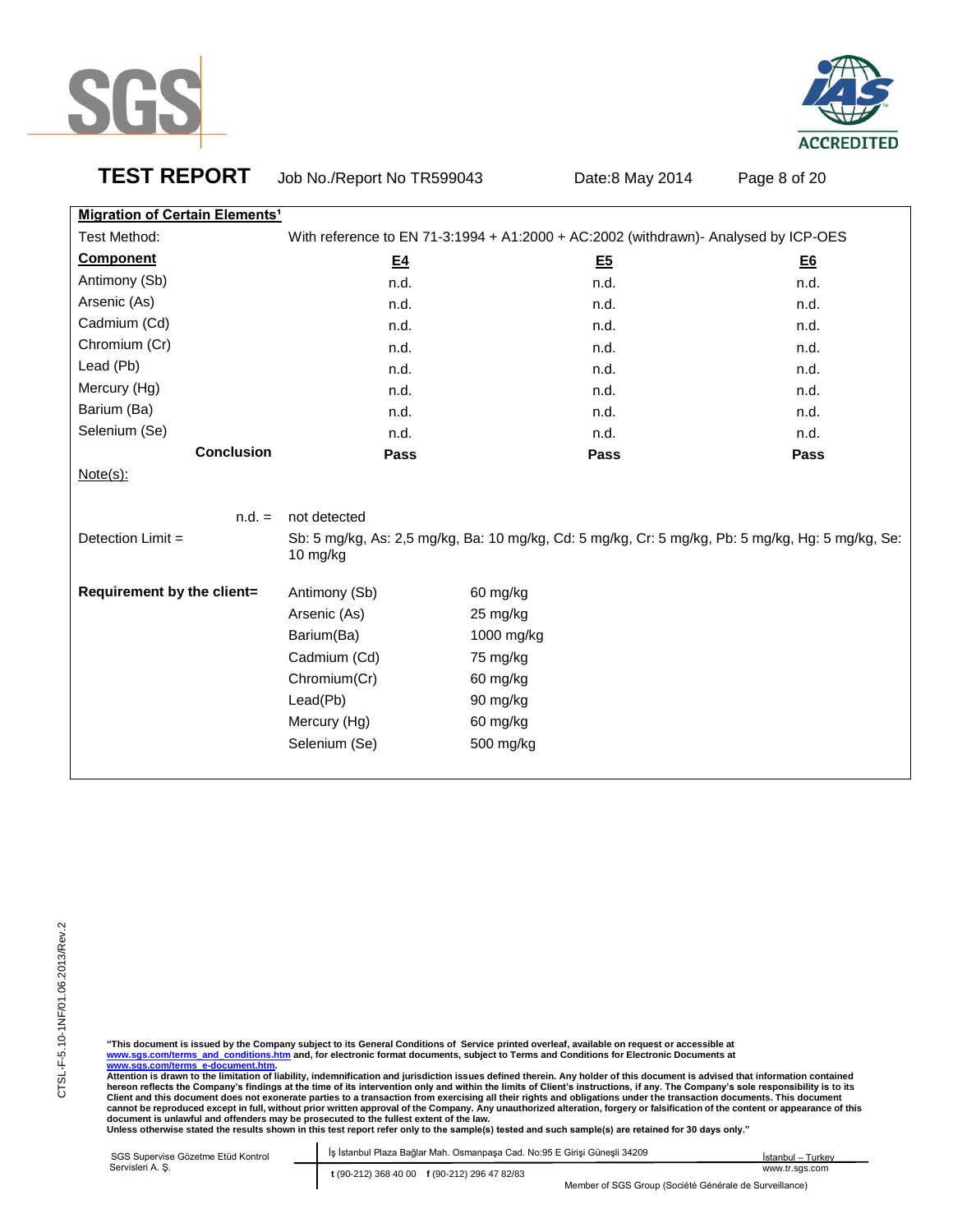



**TEST REPORT** Job No./Report No TR599043 Date:8 May 2014 Page 9 of 20

**European Standard on Safety of Toys\***

**Mechanical and Physical Properties<sup>1</sup>**

AS SPECIFIED IN EUROPEAN STANDARD ON SAFETY OF TOYS EN 71 PART 1:2011+A3:2014

| <b>CLAUSE</b>  | <b>DESCRIPTION</b>                                                               | <b>RESULT</b> |
|----------------|----------------------------------------------------------------------------------|---------------|
| 4              | <b>General requirements</b>                                                      | Sample A      |
| 4.1            | Material(by visual assessment)                                                   | Pass          |
| 4.7            | Edges                                                                            | Pass          |
| 4.8            | Points and metallic wires                                                        | Pass          |
| $\overline{5}$ | Toys intended for children under 36 months                                       |               |
| 5.1            | <b>General Requirements</b>                                                      |               |
|                | a) Before abuse test                                                             | Pass          |
|                | After abuse test<br>b)                                                           |               |
|                | Torque test                                                                      | Pass          |
|                | <b>Tension test</b>                                                              | Pass          |
|                | Drop test                                                                        | Pass          |
|                | Impact test                                                                      | Pass          |
|                |                                                                                  |               |
| 5.12           | Hemispherical shaped toys                                                        | Pass          |
|                |                                                                                  |               |
| $\overline{7}$ | Warnings and instructions for use                                                | See Remark 1  |
|                | Remark 1 : All information should be given in the national language of country   |               |
|                | where the toy is to be sold.                                                     |               |
| 7.1            | <b>General Requirements</b>                                                      | See Remark 2  |
|                | Remark 2: The toy has a warning that is "Not suitable for children under 3 years |               |
|                | old due to the danger of tearing off and swallowing small parts" and graphical   |               |
|                | symbol. Due to the toy is for $+2$ age and no hazard was found we                |               |
|                | recommended that the graphical symbol and "Not suitable for children under 3     |               |
|                | years old due to the danger of tearing off and swallowing small parts"           |               |
|                | information could be removed from package.                                       |               |

# **-Flammability of toys<sup>1</sup>**

# AS SPECIFIED IN EUROPEAN STANDARD ON SAFETY OF TOYS EN71 PART 2:2011

| $\cdot$ $\sim$ $\sim$<br>$\mathbf{v}$<br>. .<br>⊣טס<br> | $\sim$<br>JN.<br>N.   | ~–<br>$\sim$ |
|---------------------------------------------------------|-----------------------|--------------|
| $-4.$                                                   | $\sim$<br>чтень<br>-- | , הנ<br>aoo  |

# **\*Only applicable clauses were reported.**

"This document is issued by the Company subject to its General Conditions of Service printed overleaf, available on request or accessible at<br><u>www.sqs.com/terms and conditions.htm</u> and, for electronic format documents, s **www.sgs.com/terms\_e-document.htm.** 

**Attention is drawn to the limitation of liability, indemnification and jurisdiction issues defined therein. Any holder of this document is advised that information contained**  hereon reflects the Company's findings at the time of its intervention only and within the limits of Client's instructions, if any. The Company's sole responsibility is to its<br>Client and this document does not exonerate pa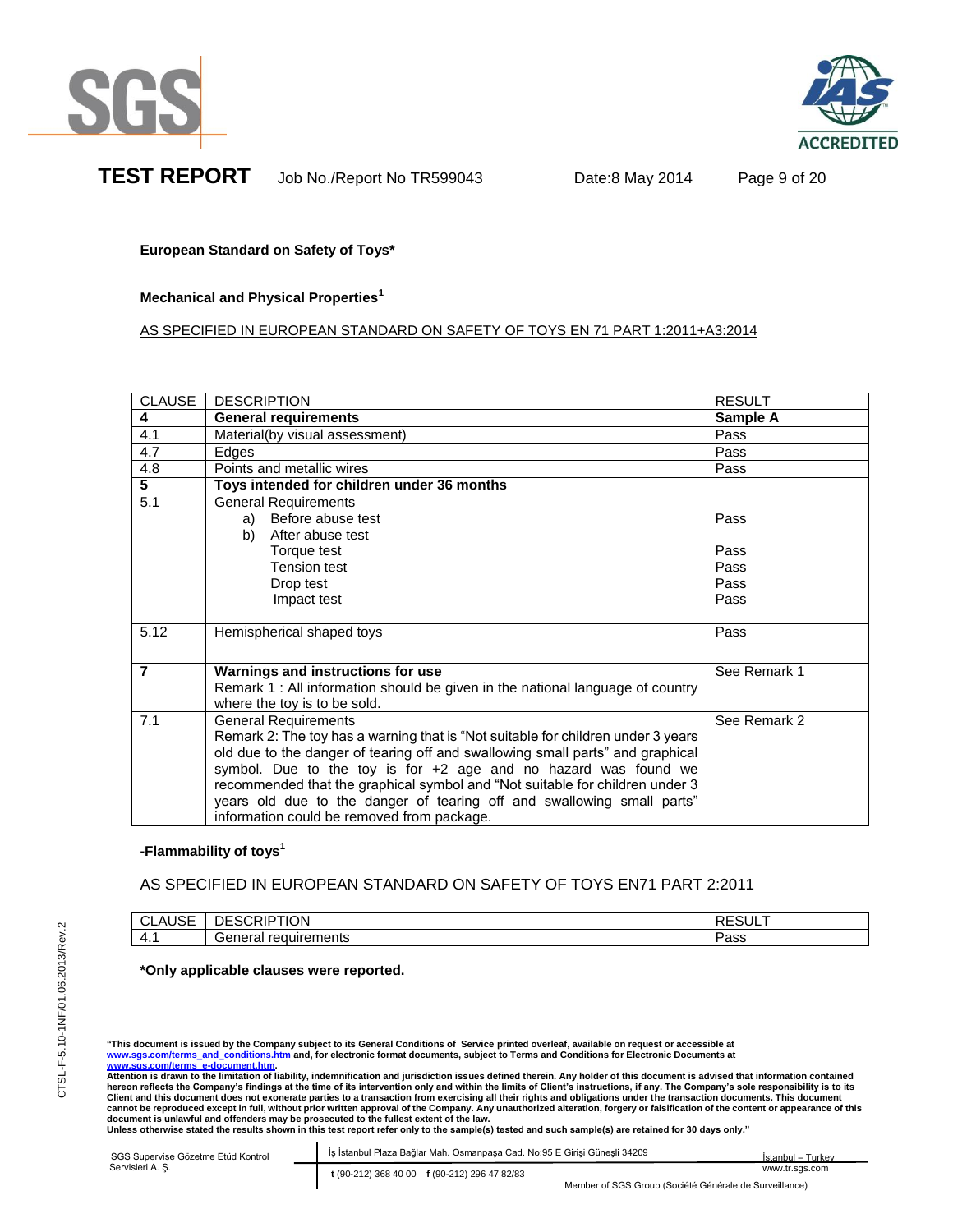



**TEST REPORT** Job No./Report No TR599043 Date:8 May 2014 Page 10 of 20

*Labeling requirement (Washing/Cleaning instruction, CE mark, importer / manufacturer name and address, product identification) according to the Directive 2009/48/EC – Safety of toys*

*Summary table* 

|                               | <b>Observation Result</b> | Location  |
|-------------------------------|---------------------------|-----------|
| Washing/Cleaning instruction  | Present                   | Packaging |
| CE mark                       | Present                   | Packaging |
| Importer's Name & Address     | Absent                    | -         |
| Manufacturer's Name & Address | Present                   | Packaging |
| Product ID                    | Present                   | Packaging |

Not/ Note:

1) *According to Directive 2009/48/EC, a toy intended for use by children under 36 months must be designed and manufactured in such a way that it can be cleaned. A textile toy must, to this end, be washable, except if it contains a mechanism that may be damaged if soak washed. The manufacturer should, if applicable, provide instructions on how the toy has to be cleaned.*

2 ) CE *marking should be visible from outside the packaging and its height must be at least 5mm.* 

3 ) *Manufacturer's and Importer's name, registered trade name or registered trade mark and the address at which the manufacturer can be contacted must be indicated on the toy or, where that is not possible, on its packaging or in a document accompanying the toy.*

4 ) *Manufacturers must ensure that their toys bear a type, batch, serial or model number or other element allowing their identification, or where the size or nature of the toy does not allow it, that the required information is provided on the packaging or in a document accompanying the toy*.

**"This document is issued by the Company subject to its General Conditions of Service printed overleaf, available on request or accessible at www.sgs.com/terms\_and\_conditions.htm and, for electronic format documents, subject to Terms and Conditions for Electronic Documents at www.sgs.com/terms\_e-document.htm.** 

**Attention is drawn to the limitation of liability, indemnification and jurisdiction issues defined therein. Any holder of this document is advised that information contained hereon reflects the Company's findings at the time of its intervention only and within the limits of Client's instructions, if any. The Company's sole responsibility is to its**  Client and this document does not exonerate parties to a transaction from exercising all their rights and obligations under the transaction documents. This document **cannot be reproduced except in full, without prior written approval of the Company. Any unauthorized alteration, forgery or falsification of the content or appearance of this**  document is unlawful and offenders may be prosecuted to the fullest extent of the law.<br>Unless otherwise stated the results shown in this test report refer only to the sample(s) tested and such sample(s) are retained for 30

SGS Supervise Gözetme Etüd Kontrol Abide-I İş İstanbul Plaza Bağlar Mah. Osmanpaşa Cad. No:95 E Girişi Güneşli 34209 Servisleri A. Ş. **t** (90-212) 368 40 00 **f** (90-212) 296 47 82/83 İstanbul – Turkey www.tr.sgs.com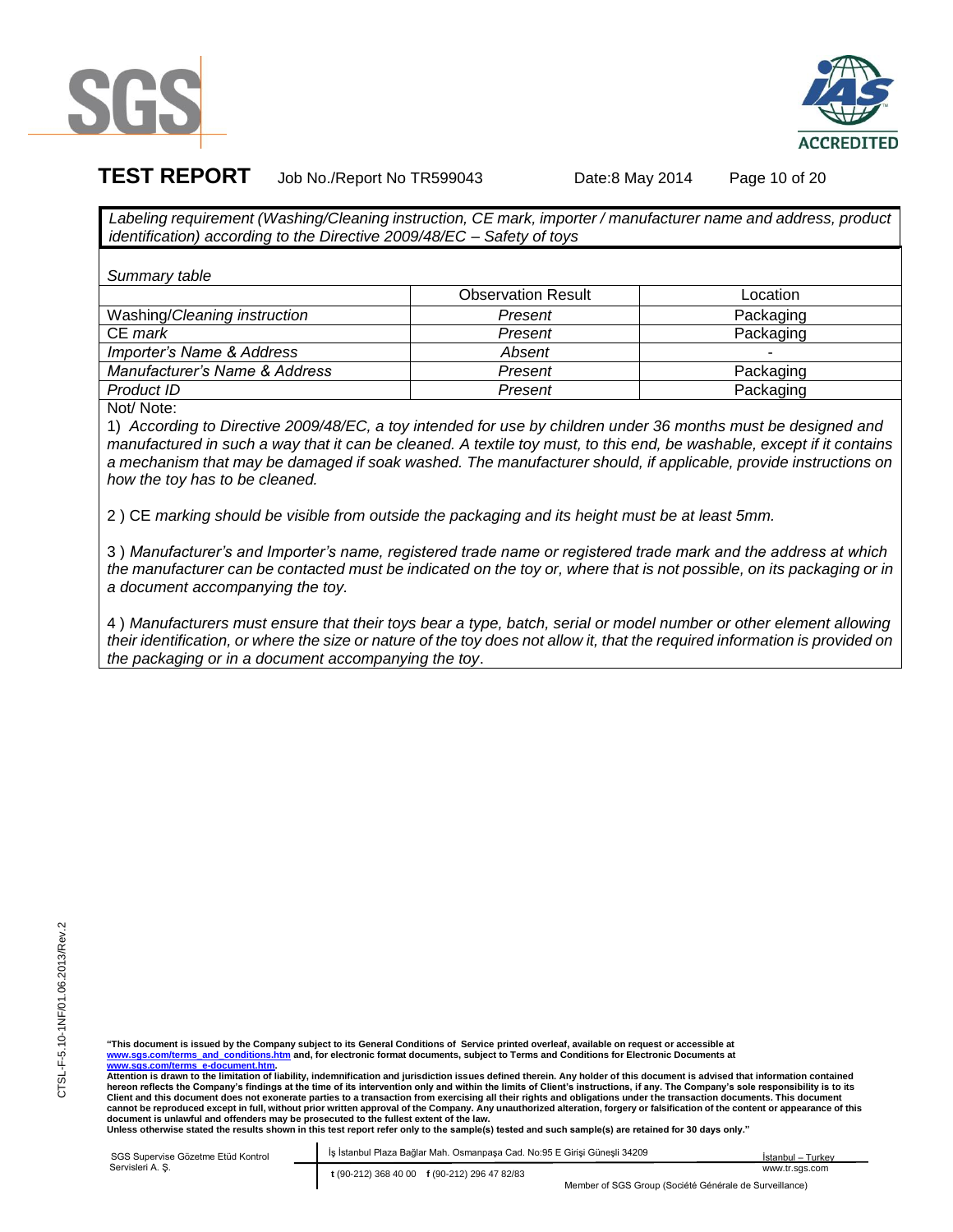



**TEST REPORT** Job No./Report No TR599043 Date:8 May 2014 Page 11 of 20

# **-Mechanical and Physical Properties<sup>1</sup>**

# AS SPECIFIED IN EUROPEAN STANDARD ON SAFETY OF TOYS EN 71 PART 1:2011+A3:2014

| <b>CLAUSE</b> | <b>DESCRIPTION</b>                                                                   | <b>RESULT</b>      |
|---------------|--------------------------------------------------------------------------------------|--------------------|
|               | <b>General requirements</b>                                                          | в                  |
| 4.1           | Material (by visual assessment)                                                      | Pass               |
| 4.7           | Edges                                                                                | Pass               |
| 4.8           | Points and metallic wires                                                            | Pass               |
|               | Warnings, markings and instructions for use                                          | (See Remark 1)     |
|               | <b>Remark 1:</b> All information should be given in the national language of country |                    |
|               | where the toy is to be sold.                                                         |                    |
| 7.2           | Toys not intended for children under 36 months                                       | N/A (See Remark 2) |
|               | Remark 2: No hazard was found before and after test with reference to clause 5.      |                    |

N/A:Not Applicable

## **-Flammability of toys<sup>1</sup>**

# AS SPECIFIED IN EUROPEAN STANDARD ON SAFETY OF TOYS EN71 PART 2:2011

| $-$<br>$\sim$<br>າບບ∟ | .ON                     |    |
|-----------------------|-------------------------|----|
| <b>4.</b>             | requirements<br>General | ంప |

**\*Only applicable clauses were reported.**

**Attention is drawn to the limitation of liability, indemnification and jurisdiction issues defined therein. Any holder of this document is advised that information contained**  hereon reflects the Company's findings at the time of its intervention only and within the limits of Client's instructions, if any. The Company's sole responsibility is to its<br>Client and this document does not exonerate pa document is unlawful and offenders may be prosecuted to the fullest extent of the law.<br>Unless otherwise stated the results shown in this test report refer only to the sample(s) tested and such sample(s) are retained for 30

| SGS Supervise Gözetme Etüd Kontrol | İs İstanbul Plaza Bağlar Mah. Osmanpaşa Cad. No:95 E Girişi Güneşli 34209 | İstanbul – Turkev                                      |
|------------------------------------|---------------------------------------------------------------------------|--------------------------------------------------------|
| Servisleri A. S.                   | t (90-212) 368 40 00 f (90-212) 296 47 82/83                              | www.tr.sas.com                                         |
|                                    |                                                                           | Member of SGS Group (Société Générale de Surveillance) |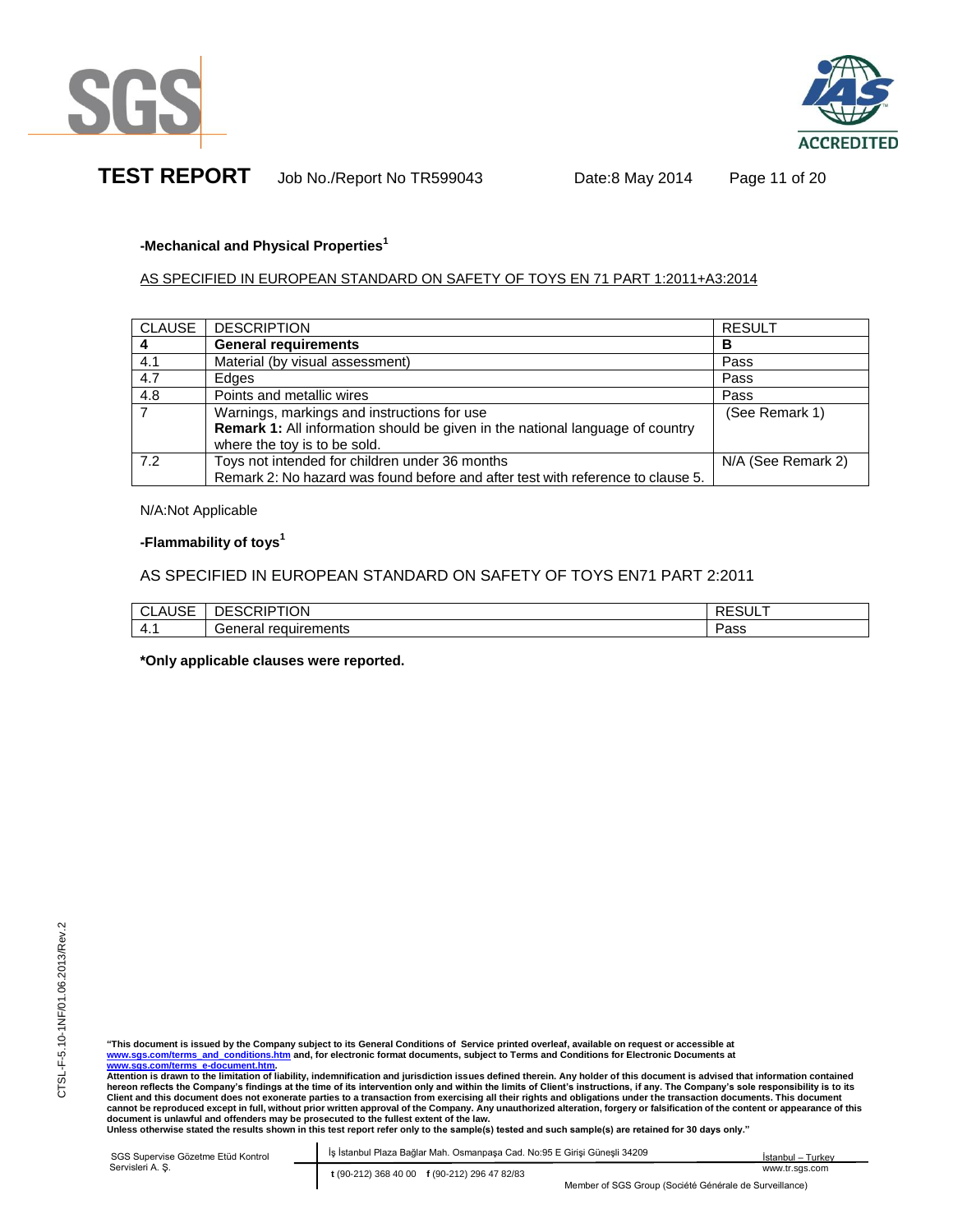



**TEST REPORT** Job No./Report No TR599043 Date:8 May 2014 Page 12 of 20

*Labeling requirement (Washing/Cleaning instruction, CE mark, importer / manufacturer name and address, product identification) according to the Directive 2009/48/EC – Safety of toys*

*Summary table* 

|                               | <b>Observation Result</b> | Location  |
|-------------------------------|---------------------------|-----------|
| Washing/Cleaning instruction  | Present                   | Packaging |
| CE mark                       | Present                   | Packaging |
| Importer's Name & Address     | Absent                    |           |
| Manufacturer's Name & Address | Present                   | Packaging |
| Product ID                    | Present                   | Packaging |
| <b>ALALA</b>                  |                           |           |

Not/ Note:

1) *According to Directive 2009/48/EC, a toy intended for use by children under 36 months must be designed and manufactured in such a way that it can be cleaned. A textile toy must, to this end, be washable, except if it contains a mechanism that may be damaged if soak washed. The manufacturer should, if applicable, provide instructions on how the toy has to be cleaned.*

2 ) CE *marking should be visible from outside the packaging and its height must be at least 5mm.* 

3 ) *Manufacturer's and Importer's name, registered trade name or registered trade mark and the address at which the manufacturer can be contacted must be indicated on the toy or, where that is not possible, on its packaging or in a document accompanying the toy.*

4 ) *Manufacturers must ensure that their toys bear a type, batch, serial or model number or other element allowing their identification, or where the size or nature of the toy does not allow it, that the required information is provided on the packaging or in a document accompanying the toy*.

"This document is issued by the Company subject to its General Conditions of Service printed overleaf, available on request or accessible at<br><u>www.sqs.com/terms and conditions.htm</u> and, for electronic format documents, s **www.sgs.com/terms\_e-document.htm.** 

**Attention is drawn to the limitation of liability, indemnification and jurisdiction issues defined therein. Any holder of this document is advised that information contained hereon reflects the Company's findings at the time of its intervention only and within the limits of Client's instructions, if any. The Company's sole responsibility is to its**  Client and this document does not exonerate parties to a transaction from exercising all their rights and obligations under the transaction documents. This document **cannot be reproduced except in full, without prior written approval of the Company. Any unauthorized alteration, forgery or falsification of the content or appearance of this document is unlawful and offenders may be prosecuted to the fullest extent of the law.**

**Unless otherwise stated the results shown in this test report refer only to the sample(s) tested and such sample(s) are retained for 30 days only."** 

| SGS Supervise Gözetme Etüd Kontrol | Is İstanbul Plaza Bağlar Mah, Osmanpasa Cad, No:95 E Girisi Günesli 34209 | Istanbul - Turkev |
|------------------------------------|---------------------------------------------------------------------------|-------------------|
| Servisleri A. S.                   | t (90-212) 368 40 00 f (90-212) 296 47 82/83                              | www.tr.sas.com    |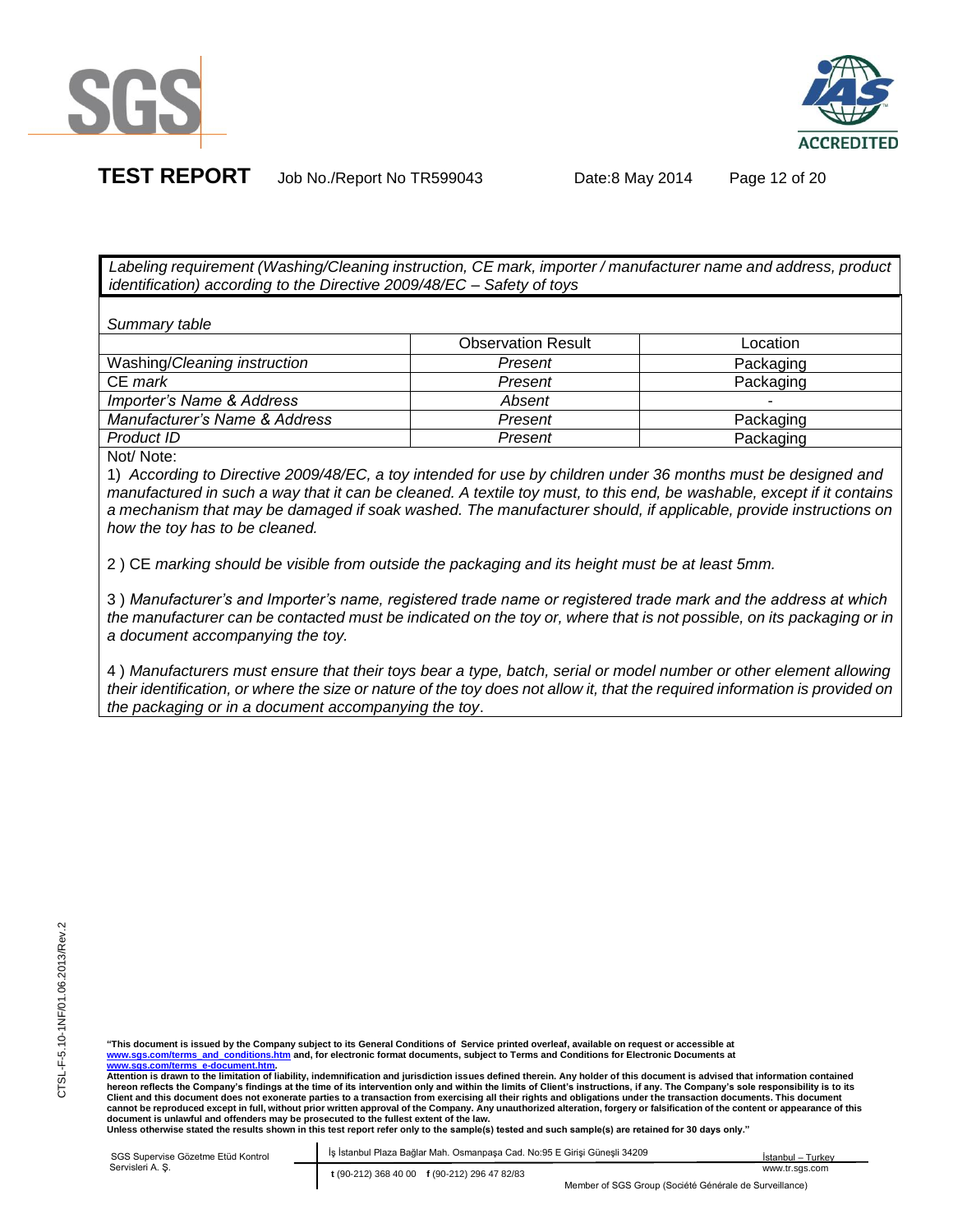



## **Mechanical and Physical Properties<sup>1</sup>**

# AS SPECIFIED IN EUROPEAN STANDARD ON SAFETY OF TOYS EN 71 PART 1:2011+A3:2014

| <b>CLAUSE</b>  | <b>DESCRIPTION</b>                                                                                                                                                                                                                                                                                                                                                                                                                                                             | <b>RESULT</b>                        |
|----------------|--------------------------------------------------------------------------------------------------------------------------------------------------------------------------------------------------------------------------------------------------------------------------------------------------------------------------------------------------------------------------------------------------------------------------------------------------------------------------------|--------------------------------------|
| 4              | <b>General requirements</b>                                                                                                                                                                                                                                                                                                                                                                                                                                                    | Sample C                             |
| 4.1            | Material(by visual assessment)                                                                                                                                                                                                                                                                                                                                                                                                                                                 | Pass                                 |
| 4.7            | Edges                                                                                                                                                                                                                                                                                                                                                                                                                                                                          | Pass                                 |
| 4.8            | Points and metallic wires                                                                                                                                                                                                                                                                                                                                                                                                                                                      | Pass                                 |
| $\overline{5}$ | Toys intended for children under 36 months                                                                                                                                                                                                                                                                                                                                                                                                                                     |                                      |
| 5.1            | <b>General Requirements</b><br>Before abuse test<br>a)<br>After abuse test<br>b)<br>Torque test<br><b>Tension test</b><br>Drop test<br>Impact test                                                                                                                                                                                                                                                                                                                             | Pass<br>Pass<br>Pass<br>Pass<br>Pass |
| 7              | Warnings and instructions for use<br>Remark 1 : All information should be given in the national language of country<br>where the toy is to be sold.                                                                                                                                                                                                                                                                                                                            | See Remark 1                         |
| 7.1            | <b>General Requirements</b><br>Remark 2: The toy has a warning that is "Not suitable for children under 3 years<br>old due to the danger of tearing off and swallowing small parts" and graphical<br>symbol. Due to the toy is for $+2$ age and no hazard was found we<br>recommended that the graphical symbol and "Not suitable for children under 3<br>years old due to the danger of tearing off and swallowing small parts"<br>information could be removed from package. | See Remark 2                         |

# **-Flammability of toys<sup>1</sup>**

# AS SPECIFIED IN EUROPEAN STANDARD ON SAFETY OF TOYS EN71 PART 2:2011

| $-$<br>$\mathbf{A}$<br>⊣טס<br>ᆚ | ESCRIPTION<br>⊣נ<br>----       | -----<br>RESUL. |
|---------------------------------|--------------------------------|-----------------|
| .                               | $\sim$<br>้านirements<br>Jener | י הרג<br>-aɔɔ   |

## **\*Only applicable clauses were reported.**

**www.sgs.com/terms\_e-document.htm. Attention is drawn to the limitation of liability, indemnification and jurisdiction issues defined therein. Any holder of this document is advised that information contained**  hereon reflects the Company's findings at the time of its intervention only and within the limits of Client's instructions, if any. The Company's sole responsibility is to its<br>Client and this document does not exonerate pa document is unlawful and offenders may be prosecuted to the fullest extent of the law.<br>Unless otherwise stated the results shown in this test report refer only to the sample(s) tested and such sample(s) are retained for 30

| SGS Supervise Gözetme Etüd Kontrol | İş İstanbul Plaza Bağlar Mah. Osmanpaşa Cad. No:95 E Girisi Günesli 34209 | İstanbul – Turkev                                      |
|------------------------------------|---------------------------------------------------------------------------|--------------------------------------------------------|
| Servisleri A. S.                   | t (90-212) 368 40 00 f (90-212) 296 47 82/83                              | www.tr.sas.com                                         |
|                                    |                                                                           | Member of SGS Group (Société Générale de Surveillance) |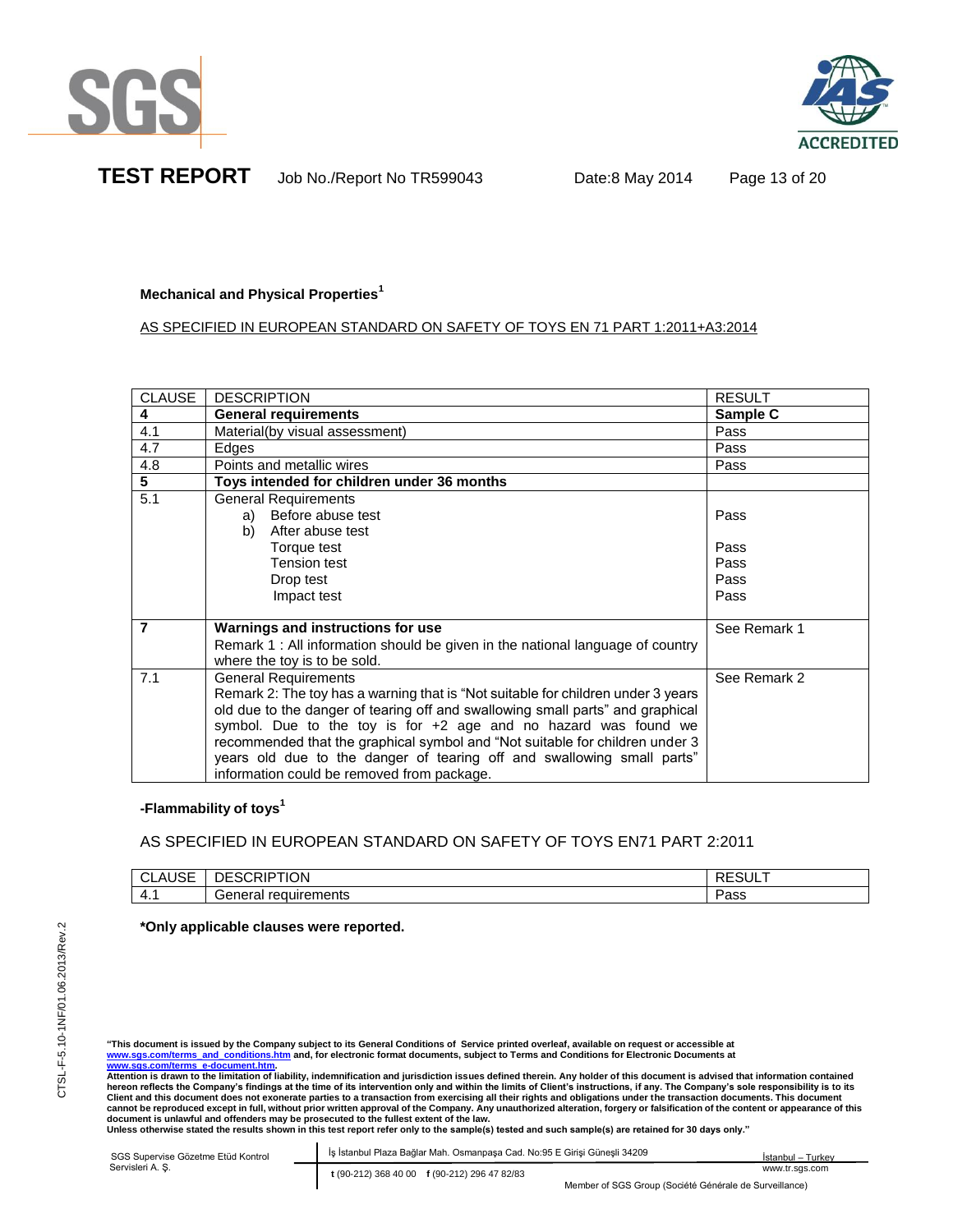



*Labeling requirement (Washing/Cleaning instruction, CE mark, importer / manufacturer name and address, product identification) according to the Directive 2009/48/EC – Safety of toys*

*Summary table* 

|                               | <b>Observation Result</b> | Location                 |
|-------------------------------|---------------------------|--------------------------|
| Washing/Cleaning instruction  | Absent                    |                          |
| CE mark                       | Present                   | Packaging                |
| Importer's Name & Address     | Absent                    | $\overline{\phantom{0}}$ |
| Manufacturer's Name & Address | Present                   | Packaging                |
| Product ID                    | Present                   | Packaging                |

Not/ Note:

1) *According to Directive 2009/48/EC, a toy intended for use by children under 36 months must be designed and manufactured in such a way that it can be cleaned. A textile toy must, to this end, be washable, except if it contains a mechanism that may be damaged if soak washed. The manufacturer should, if applicable, provide instructions on how the toy has to be cleaned.*

2 ) CE *marking should be visible from outside the packaging and its height must be at least 5mm.* 

3 ) *Manufacturer's and Importer's name, registered trade name or registered trade mark and the address at which the manufacturer can be contacted must be indicated on the toy or, where that is not possible, on its packaging or in a document accompanying the toy.*

4 ) *Manufacturers must ensure that their toys bear a type, batch, serial or model number or other element allowing their identification, or where the size or nature of the toy does not allow it, that the required information is provided on the packaging or in a document accompanying the toy*.

"This document is issued by the Company subject to its General Conditions of Service printed overleaf, available on request or accessible at<br><u>www.sqs.com/terms and conditions.htm</u> and, for electronic format documents, s **www.sgs.com/terms\_e-document.htm.** 

**Attention is drawn to the limitation of liability, indemnification and jurisdiction issues defined therein. Any holder of this document is advised that information contained hereon reflects the Company's findings at the time of its intervention only and within the limits of Client's instructions, if any. The Company's sole responsibility is to its**  Client and this document does not exonerate parties to a transaction from exercising all their rights and obligations under the transaction documents. This document **cannot be reproduced except in full, without prior written approval of the Company. Any unauthorized alteration, forgery or falsification of the content or appearance of this document is unlawful and offenders may be prosecuted to the fullest extent of the law.**

**Unless otherwise stated the results shown in this test report refer only to the sample(s) tested and such sample(s) are retained for 30 days only."** 

| SGS Supervise Gözetme Etüd Kontrol | İş İstanbul Plaza Bağlar Mah. Osmanpaşa Cad. No:95 E Girişi Güneşli 34209 | İstanbul – Turkev                                      |
|------------------------------------|---------------------------------------------------------------------------|--------------------------------------------------------|
| Servisleri A. S.                   | t (90-212) 368 40 00 f (90-212) 296 47 82/83                              | www.tr.sas.com                                         |
|                                    |                                                                           | Member of SGS Group (Société Générale de Surveillance) |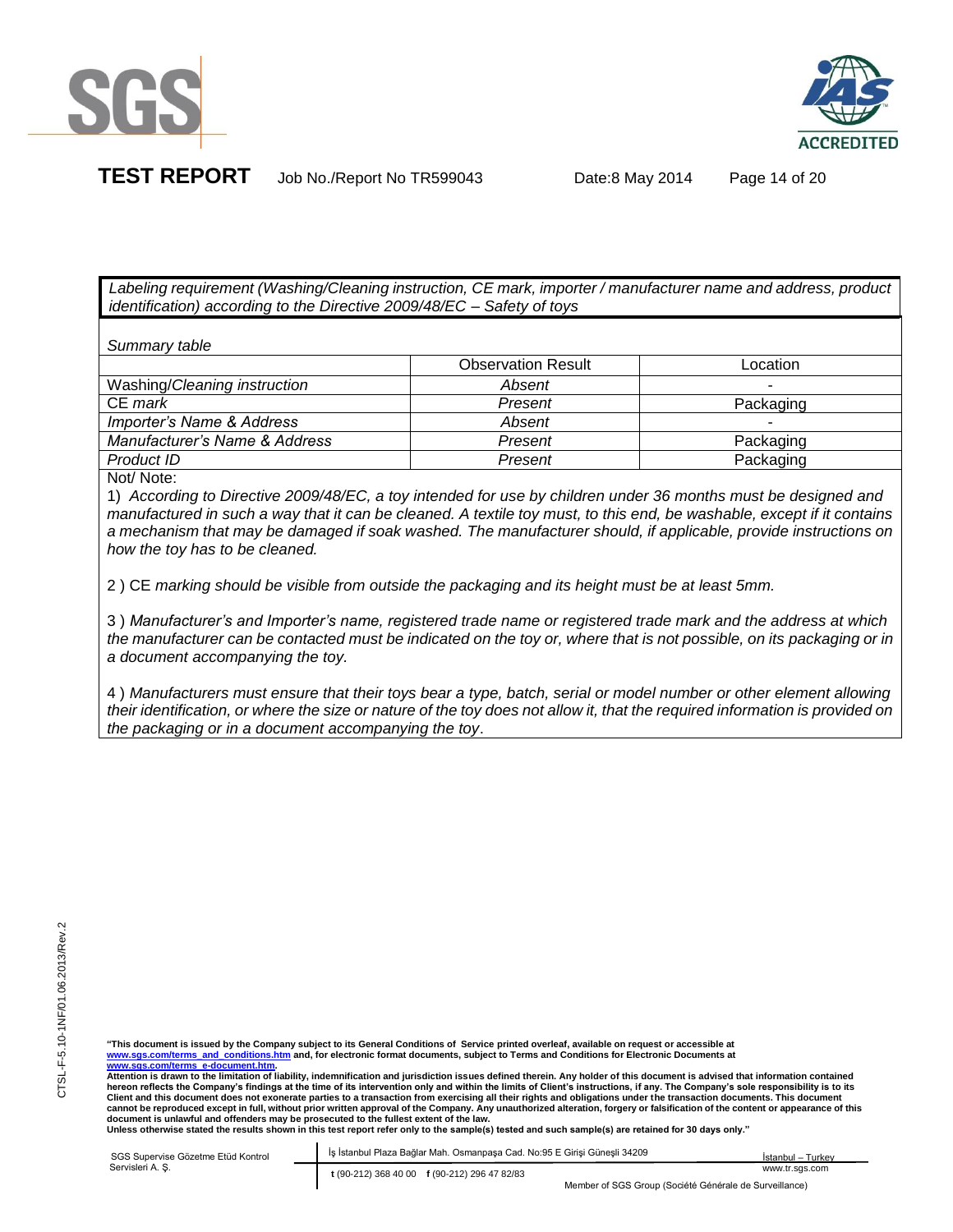



**TEST REPORT** Job No./Report No TR599043 Date:8 May 2014 Page 15 of 20

# **Mechanical and Physical Properties<sup>1</sup>**

# AS SPECIFIED IN EUROPEAN STANDARD ON SAFETY OF TOYS EN 71 PART 1:2011+A3:2014

| <b>CLAUSE</b>           | <b>DESCRIPTION</b>                                                                                            | <b>RESULT</b> |
|-------------------------|---------------------------------------------------------------------------------------------------------------|---------------|
| $\overline{\mathbf{4}}$ | <b>General requirements</b>                                                                                   | Sample D      |
| 4.1                     | Material(by visual assessment)                                                                                | Pass          |
| 4.7                     | Edges                                                                                                         | Pass          |
| 4.8                     | Points and metallic wires                                                                                     | Pass          |
| $\overline{5}$          | Toys intended for children under 36 months                                                                    |               |
| 5.1                     | <b>General Requirements</b><br>a) Before abuse test                                                           | Pass          |
|                         | After abuse test<br>b)                                                                                        |               |
|                         | Torque test                                                                                                   | Pass          |
|                         | Tension test                                                                                                  | Pass          |
|                         | Drop test                                                                                                     | Pass          |
|                         | Impact test                                                                                                   | Pass          |
|                         |                                                                                                               |               |
| 7                       | Warnings and instructions for use                                                                             | See Remark 1  |
|                         | Remark 1: All information should be given in the national language of country<br>where the toy is to be sold. |               |
| 7.1                     | <b>General Requirements</b>                                                                                   | See Remark 2  |
|                         | Remark 2: The toy has a warning that is "Not suitable for children under 3 years                              |               |
|                         | old due to the danger of tearing off and swallowing small parts" and graphical                                |               |
|                         | symbol. Due to the toy is for $+2$ age and no hazard was found we                                             |               |
|                         | recommended that the graphical symbol and "Not suitable for children under 3                                  |               |
|                         | years old due to the danger of tearing off and swallowing small parts"                                        |               |
|                         | information could be removed from package.                                                                    |               |

# **-Flammability of toys<sup>1</sup>**

# AS SPECIFIED IN EUROPEAN STANDARD ON SAFETY OF TOYS EN71 PART 2:2011

| $\sim$ $-$<br>. .<br>⊐טרי<br>┚┖ | <b>SCRIPTION</b><br>∵⊐ك                               | -----<br>\∟⊍∪∟ |
|---------------------------------|-------------------------------------------------------|----------------|
| . .                             | equirements<br>- - -<br>$\sim$<br>Ωr<br>Gei<br>ici di | عمص<br>-aɔɔ    |

# **\*Only applicable clauses were reported.**

"This document is issued by the Company subject to its General Conditions of Service printed overleaf, available on request or accessible at<br><u>www.sqs.com/terms and conditions.htm</u> and, for electronic format documents, s

**www.sgs.com/terms\_e-document.htm. Attention is drawn to the limitation of liability, indemnification and jurisdiction issues defined therein. Any holder of this document is advised that information contained**  hereon reflects the Company's findings at the time of its intervention only and within the limits of Client's instructions, if any. The Company's sole responsibility is to its<br>Client and this document does not exonerate pa document is unlawful and offenders may be prosecuted to the fullest extent of the law.<br>Unless otherwise stated the results shown in this test report refer only to the sample(s) tested and such sample(s) are retained for 30

| SGS Supervise Gözetme Etüd Kontrol | Is Istanbul Plaza Bağlar Mah. Osmanpasa Cad. No:95 E Girisi Günesli 34209 | İstanbul – Turkey |
|------------------------------------|---------------------------------------------------------------------------|-------------------|
| Servisleri A. S.                   | t (90-212) 368 40 00 f (90-212) 296 47 82/83                              | www.tr.sas.com    |
|                                    | Member of SGS Group (Société Générale de Surveillance)                    |                   |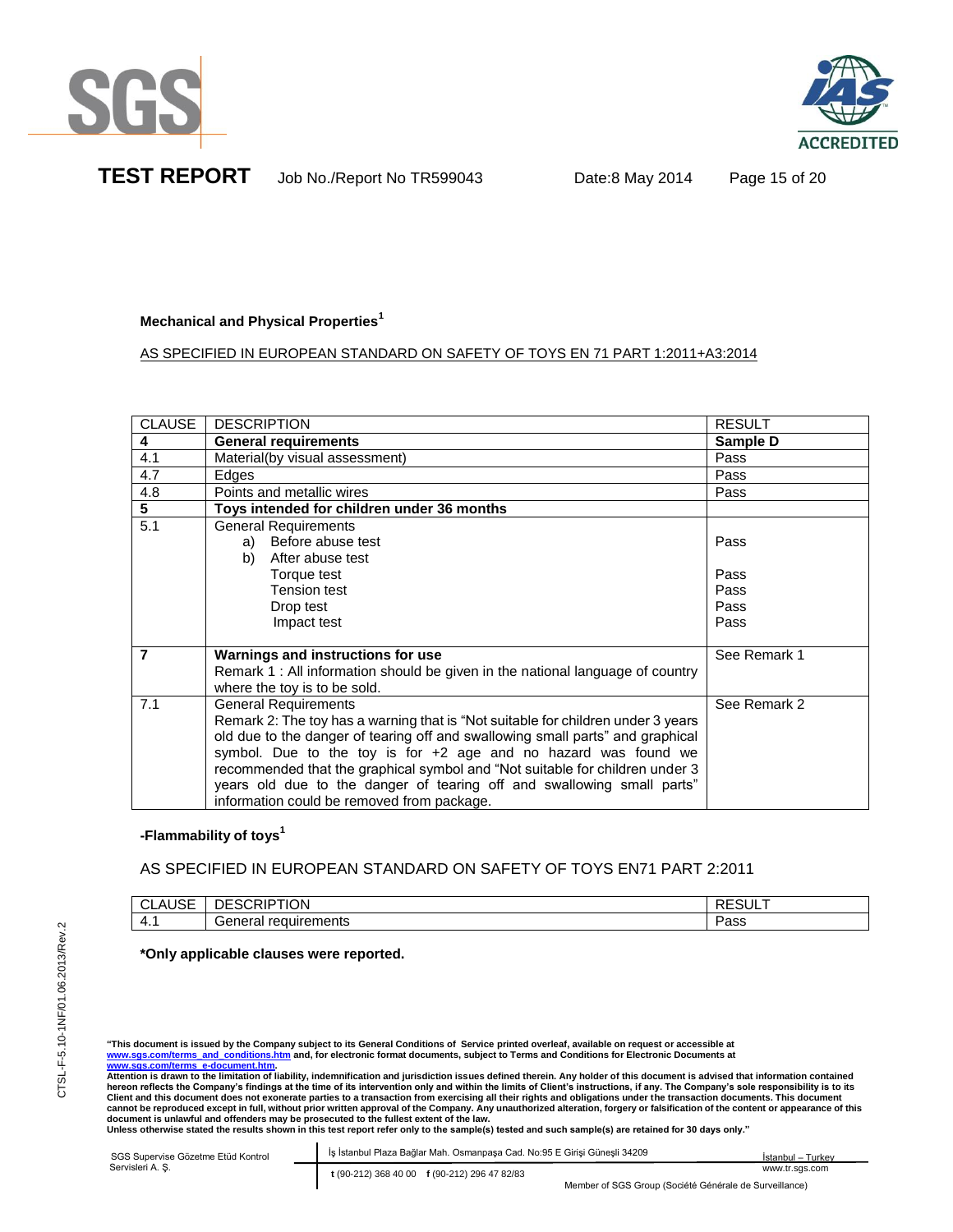



**TEST REPORT** Job No./Report No TR599043 Date:8 May 2014 Page 16 of 20

*Labeling requirement (Washing/Cleaning instruction, CE mark, importer / manufacturer name and address, product identification) according to the Directive 2009/48/EC – Safety of toys*

*Summary table* 

|                               | <b>Observation Result</b> | Location  |
|-------------------------------|---------------------------|-----------|
| Washing/Cleaning instruction  | Absent                    | -         |
| CE mark                       | Present                   | Packaging |
| Importer's Name & Address     | Absent                    | ۰         |
| Manufacturer's Name & Address | Present                   | Packaging |
| Product ID                    | Present                   | Packaging |
|                               |                           |           |

Not/ Note:

1) *According to Directive 2009/48/EC, a toy intended for use by children under 36 months must be designed and manufactured in such a way that it can be cleaned. A textile toy must, to this end, be washable, except if it contains a mechanism that may be damaged if soak washed. The manufacturer should, if applicable, provide instructions on how the toy has to be cleaned.*

2 ) CE *marking should be visible from outside the packaging and its height must be at least 5mm.* 

3 ) *Manufacturer's and Importer's name, registered trade name or registered trade mark and the address at which the manufacturer can be contacted must be indicated on the toy or, where that is not possible, on its packaging or in a document accompanying the toy.*

4 ) *Manufacturers must ensure that their toys bear a type, batch, serial or model number or other element allowing their identification, or where the size or nature of the toy does not allow it, that the required information is provided on the packaging or in a document accompanying the toy*.

"This document is issued by the Company subject to its General Conditions of Service printed overleaf, available on request or accessible at<br><u>www.sqs.com/terms and conditions.htm</u> and, for electronic format documents, s **www.sgs.com/terms\_e-document.htm.** 

**Attention is drawn to the limitation of liability, indemnification and jurisdiction issues defined therein. Any holder of this document is advised that information contained hereon reflects the Company's findings at the time of its intervention only and within the limits of Client's instructions, if any. The Company's sole responsibility is to its**  Client and this document does not exonerate parties to a transaction from exercising all their rights and obligations under the transaction documents. This document **cannot be reproduced except in full, without prior written approval of the Company. Any unauthorized alteration, forgery or falsification of the content or appearance of this document is unlawful and offenders may be prosecuted to the fullest extent of the law.**

**Unless otherwise stated the results shown in this test report refer only to the sample(s) tested and such sample(s) are retained for 30 days only."** 

| SGS Supervise Gözetme Etüd Kontrol | İş İstanbul Plaza Bağlar Mah. Osmanpaşa Cad. No:95 E Girisi Günesli 34209 | İstanbul - Turkev                                      |
|------------------------------------|---------------------------------------------------------------------------|--------------------------------------------------------|
| Servisleri A. S.                   | t (90-212) 368 40 00 f (90-212) 296 47 82/83                              | www.tr.sas.com                                         |
|                                    |                                                                           | Member of SGS Group (Société Générale de Surveillance) |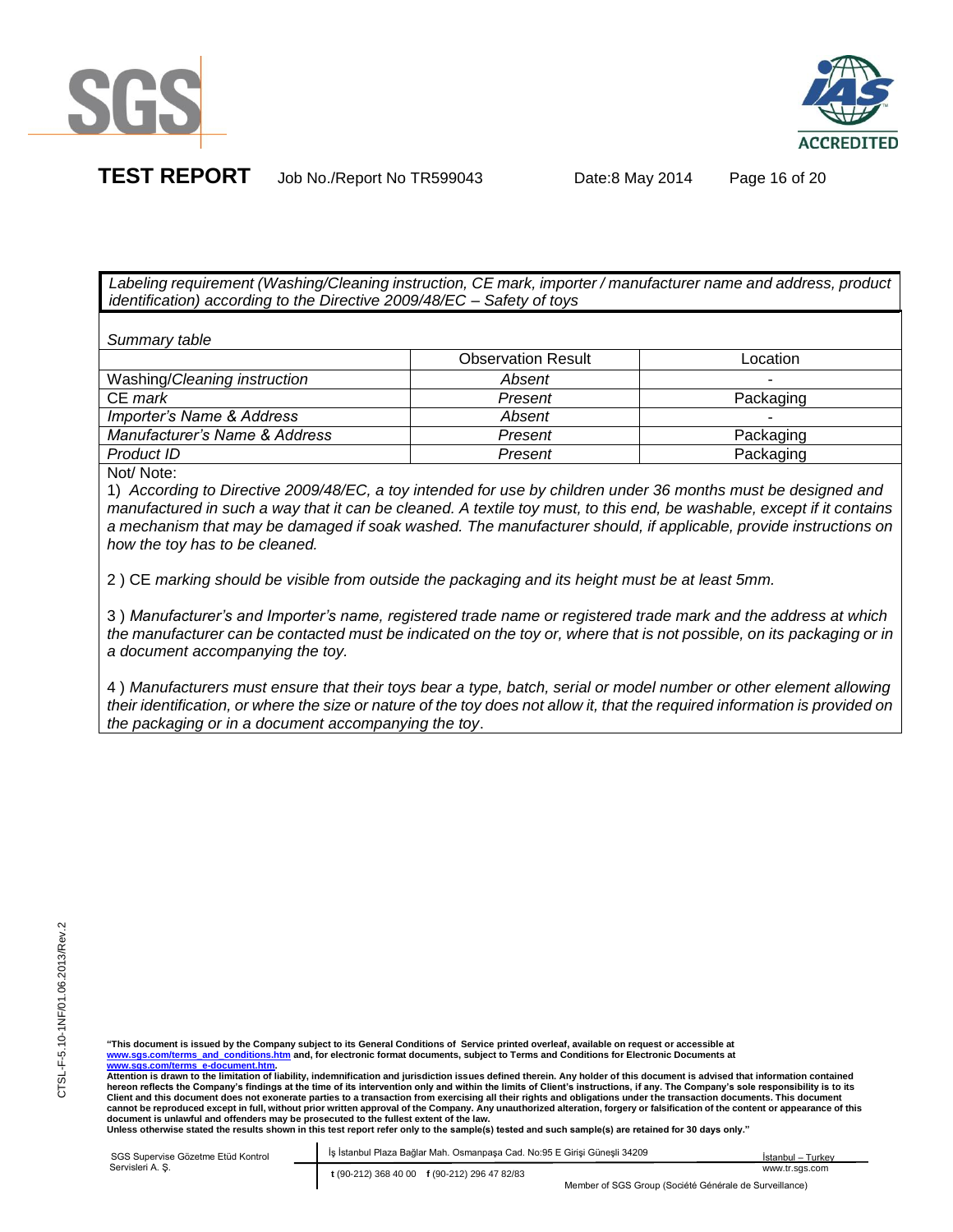



# **Mechanical and Physical Properties<sup>1</sup>**

# AS SPECIFIED IN EUROPEAN STANDARD ON SAFETY OF TOYS EN 71 PART 1:2011+A3:2014

| <b>CLAUSE</b> | <b>DESCRIPTION</b>                                                               | <b>RESULT</b> |
|---------------|----------------------------------------------------------------------------------|---------------|
| 4             | <b>General requirements</b>                                                      | Sample E      |
| 4.1           | Material(by visual assessment)                                                   | Pass          |
| 4.7           | Edges                                                                            | Pass          |
| 4.8           | Points and metallic wires                                                        | Pass          |
| 5             | Toys intended for children under 36 months                                       |               |
| 5.1           | <b>General Requirements</b>                                                      |               |
|               | Before abuse test<br>a)                                                          | Pass          |
|               | b)<br>After abuse test                                                           |               |
|               | Torque test                                                                      | Pass          |
|               | Tension test                                                                     | Pass          |
|               | Drop test                                                                        | Pass          |
|               | Impact test                                                                      | Pass          |
|               |                                                                                  |               |
| 7             | Warnings and instructions for use                                                | See Remark 1  |
|               | Remark 1: All information should be given in the national language of country    |               |
|               | where the toy is to be sold.                                                     |               |
| 7.1           | General Requirements                                                             | See Remark 2  |
|               | Remark 2: The toy has a warning that is "Not suitable for children under 3 years |               |
|               | old due to the danger of tearing off and swallowing small parts" and graphical   |               |
|               | symbol. Due to the toy is for $+2$ age and no hazard was found we                |               |
|               | recommended that the graphical symbol and "Not suitable for children under 3     |               |
|               | years old due to the danger of tearing off and swallowing small parts"           |               |
|               | information could be removed from package.                                       |               |

# **-Flammability of toys<sup>1</sup>**

# AS SPECIFIED IN EUROPEAN STANDARD ON SAFETY OF TOYS EN71 PART 2:2011

| $-$<br>$\mathbf{u}$<br>⊣טס<br>◡ | <b>SCRIPTION</b><br>⊣ו                              | ◝└◡◡└        |
|---------------------------------|-----------------------------------------------------|--------------|
| .                               | $\sim$ re<br>equirements"<br>$\sim$<br>-aner-<br>⊶. | Docc<br>-aoo |

## **\*Only applicable clauses were reported.**

"This document is issued by the Company subject to its General Conditions of Service printed overleaf, available on request or accessible at<br><u>www.sqs.com/terms and conditions.htm</u> and, for electronic format documents, s **www.sgs.com/terms\_e-document.htm.** 

**Attention is drawn to the limitation of liability, indemnification and jurisdiction issues defined therein. Any holder of this document is advised that information contained**  hereon reflects the Company's findings at the time of its intervention only and within the limits of Client's instructions, if any. The Company's sole responsibility is to its<br>Client and this document does not exonerate pa document is unlawful and offenders may be prosecuted to the fullest extent of the law.<br>Unless otherwise stated the results shown in this test report refer only to the sample(s) tested and such sample(s) are retained for 30

| SGS Supervise Gözetme Etüd Kontrol<br>Servisleri A. S. | İş İstanbul Plaza Bağlar Mah. Osmanpaşa Cad. No:95 E Girişi Güneşli 34209          | İstanbul – Turkev |
|--------------------------------------------------------|------------------------------------------------------------------------------------|-------------------|
|                                                        | t (90-212) 368 40 00 f (90-212) 296 47 82/83<br>$\sim$ $\sim$ $\sim$ $\sim$<br>. . | www.tr.sgs.com    |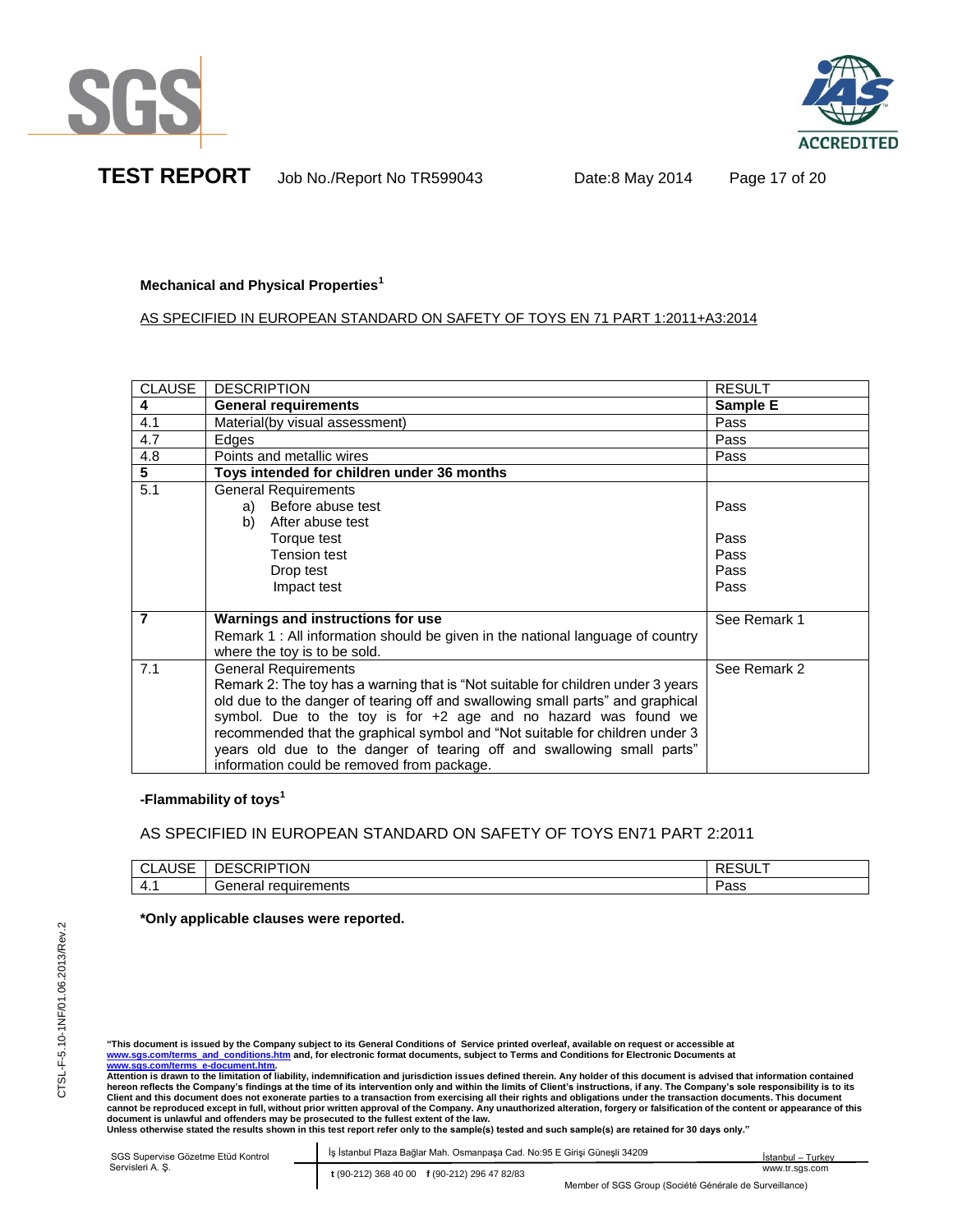



**TEST REPORT** Job No./Report No TR599043 Date:8 May 2014 Page 18 of 20

*Labeling requirement (Washing/Cleaning instruction, CE mark, importer / manufacturer name and address, product identification) according to the Directive 2009/48/EC – Safety of toys*

*Summary table* 

|                                                           | <b>Observation Result</b> | Location  |
|-----------------------------------------------------------|---------------------------|-----------|
| Washing/Cleaning instruction                              | Present                   | Packaging |
| CE mark                                                   | Present                   | Packaging |
| Importer's Name & Address                                 | Absent                    | -         |
| Manufacturer's Name & Address                             | Present                   | Packaging |
| Product ID                                                | Present                   | Packaging |
| $\mathbf{A}$ . $\mathbf{A}$ . $\mathbf{A}$ . $\mathbf{A}$ |                           |           |

Not/ Note:

1) *According to Directive 2009/48/EC, a toy intended for use by children under 36 months must be designed and manufactured in such a way that it can be cleaned. A textile toy must, to this end, be washable, except if it contains a mechanism that may be damaged if soak washed. The manufacturer should, if applicable, provide instructions on how the toy has to be cleaned.*

2 ) CE *marking should be visible from outside the packaging and its height must be at least 5mm.* 

3 ) *Manufacturer's and Importer's name, registered trade name or registered trade mark and the address at which the manufacturer can be contacted must be indicated on the toy or, where that is not possible, on its packaging or in a document accompanying the toy.*

4 ) *Manufacturers must ensure that their toys bear a type, batch, serial or model number or other element allowing their identification, or where the size or nature of the toy does not allow it, that the required information is provided on the packaging or in a document accompanying the toy*.

"This document is issued by the Company subject to its General Conditions of Service printed overleaf, available on request or accessible at<br><u>www.sqs.com/terms and conditions.htm</u> and, for electronic format documents, s **www.sgs.com/terms\_e-document.htm.** 

**Attention is drawn to the limitation of liability, indemnification and jurisdiction issues defined therein. Any holder of this document is advised that information contained hereon reflects the Company's findings at the time of its intervention only and within the limits of Client's instructions, if any. The Company's sole responsibility is to its**  Client and this document does not exonerate parties to a transaction from exercising all their rights and obligations under the transaction documents. This document **cannot be reproduced except in full, without prior written approval of the Company. Any unauthorized alteration, forgery or falsification of the content or appearance of this**  document is unlawful and offenders may be prosecuted to the fullest extent of the law.<br>Unless otherwise stated the results shown in this test report refer only to the sample(s) tested and such sample(s) are retained for 30

| SGS Supervise Gözetme Etüd Kontrol<br>Servisleri A. S. | İs İstanbul Plaza Bağlar Mah. Osmanpaşa Cad. No:95 E Girişi Güneşli 34209 | Istanbul - Turkey |
|--------------------------------------------------------|---------------------------------------------------------------------------|-------------------|
|                                                        | t (90-212) 368 40 00 f (90-212) 296 47 82/83                              | www.tr.sas.com    |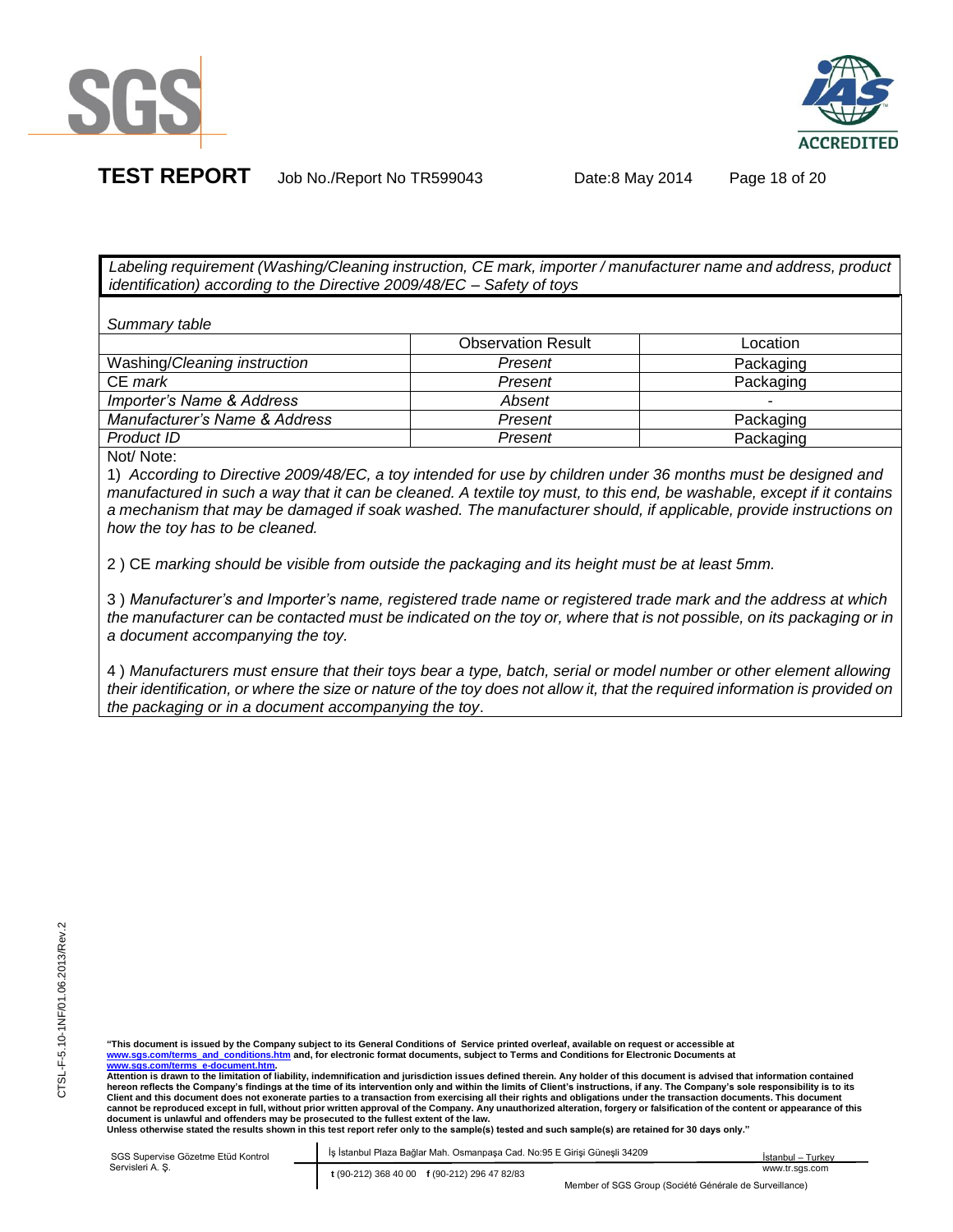



# **TEST REPORT** Job No./Report No TR599043 Date:8 May 2014 Page 19 of 20



"This document is issued by the Company subject to its General Conditions of Service printed overleaf, available on request or accessible at<br><u>www.sgs.com/terms\_and\_conditions.htm</u> and, for electronic format documents, sub

**Attention is drawn to the limitation of liability, indemnification and jurisdiction issues defined therein. Any holder of this document is advised that information contained**  hereon reflects the Company's findings at the time of its intervention only and within the limits of Client's instructions, if any. The Company's sole responsibility is to its<br>Client and this document does not exonerate pa